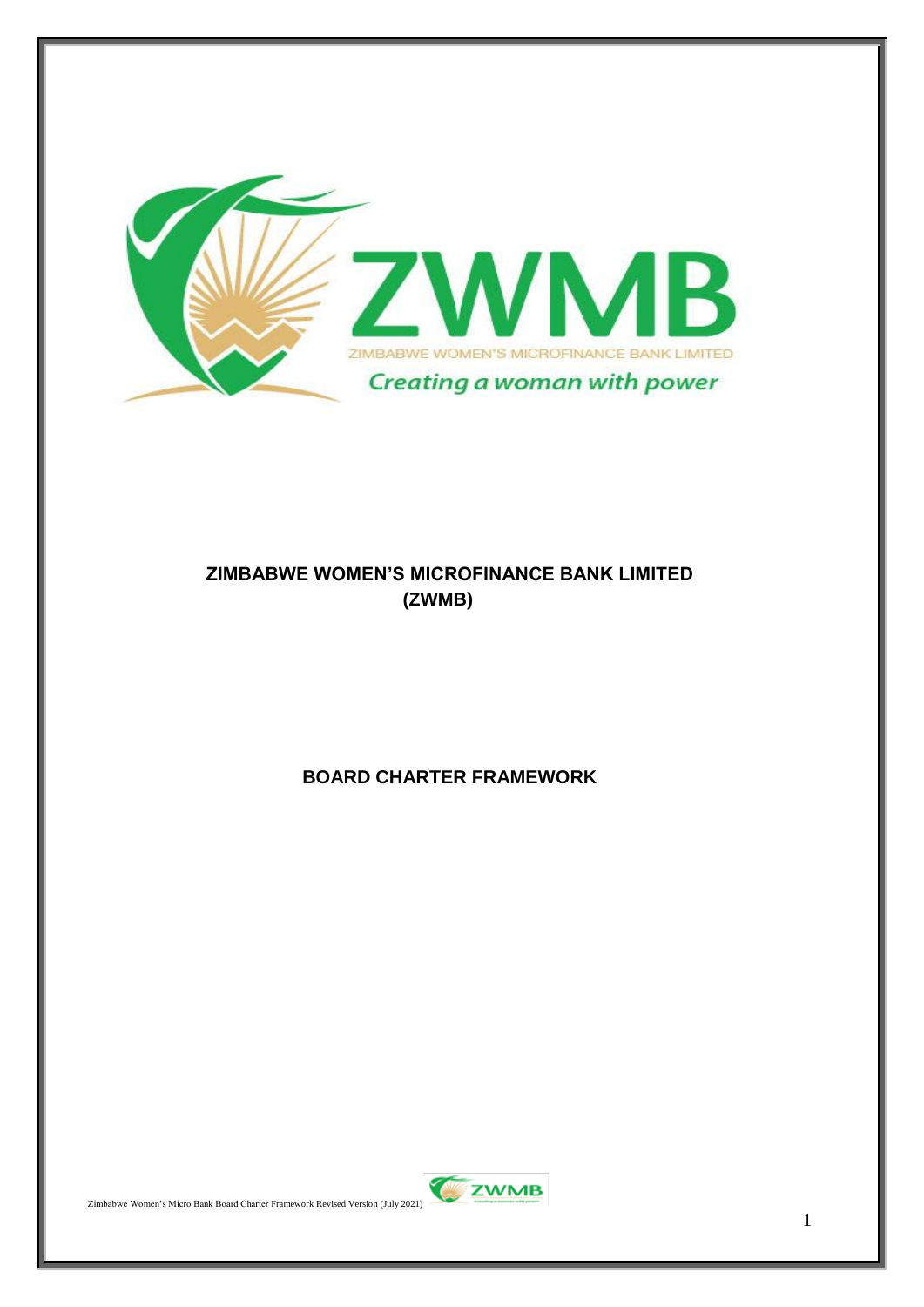## **1. PREAMBLE**

The Zimbabwe Women's Microfinance Bank "ZWMB" came into being through the promulgation of the ZWMB Articles of Association on 27 January 2017. The Memorandum and Articles of Association provide that the operations of the bank shall be controlled by a Board constituted in terms of the Articles of Association.

Consequently, the Board shall be guided by the Charter as outlined below to ensure that the bank is properly structured and effectively administered to execute its duties properly and fulfill its mandate as stipulated in the Memo & Articles of Association. Board members are accountable to the shareholders of the Bank for the proper management of its business and affairs. This is to be undertaken in accordance with the duties and obligations imposed upon the Board by the national laws governing the existence and operations of the bank.

In accordance with the Public Entities Corporate Governance Act, herein referred to as PECOGO (Chapter 10:31), the board of ZWMB is mandated to conduct the business and affairs of the entity in accordance with the provisions of Good Corporate Governance. This Board Charter is prepared subject to section 26 and 27 of the Act.

# **2. INTRODUCTION**

- 2.1 The board of directors of ZWMB ("the board") acknowledges the need for a board charter as recommended by Public Entities Corporate Governance Act (Chapter 10:31).
- 2.2 This Board Charter sets out principles for the operation of the ZWMB Board of Directors. Its main purpose is to describe the functions of the board and to regulate the directors in the discharge of their oversight functions so that the interests of the Corporation are safeguarded.
- 2.3 Whilst this Charter of necessity includes references to minimum acceptable standards of governance, in pursuit of its underlying ideals, it is critical that substance prevails over form. The Board reaffirms its intention to exceed these corporate governance standards wherever reasonable, having due consideration to:
	- ZWMB Memo & Articles of Association
	- Microfinance Act (Chapter 24:29)

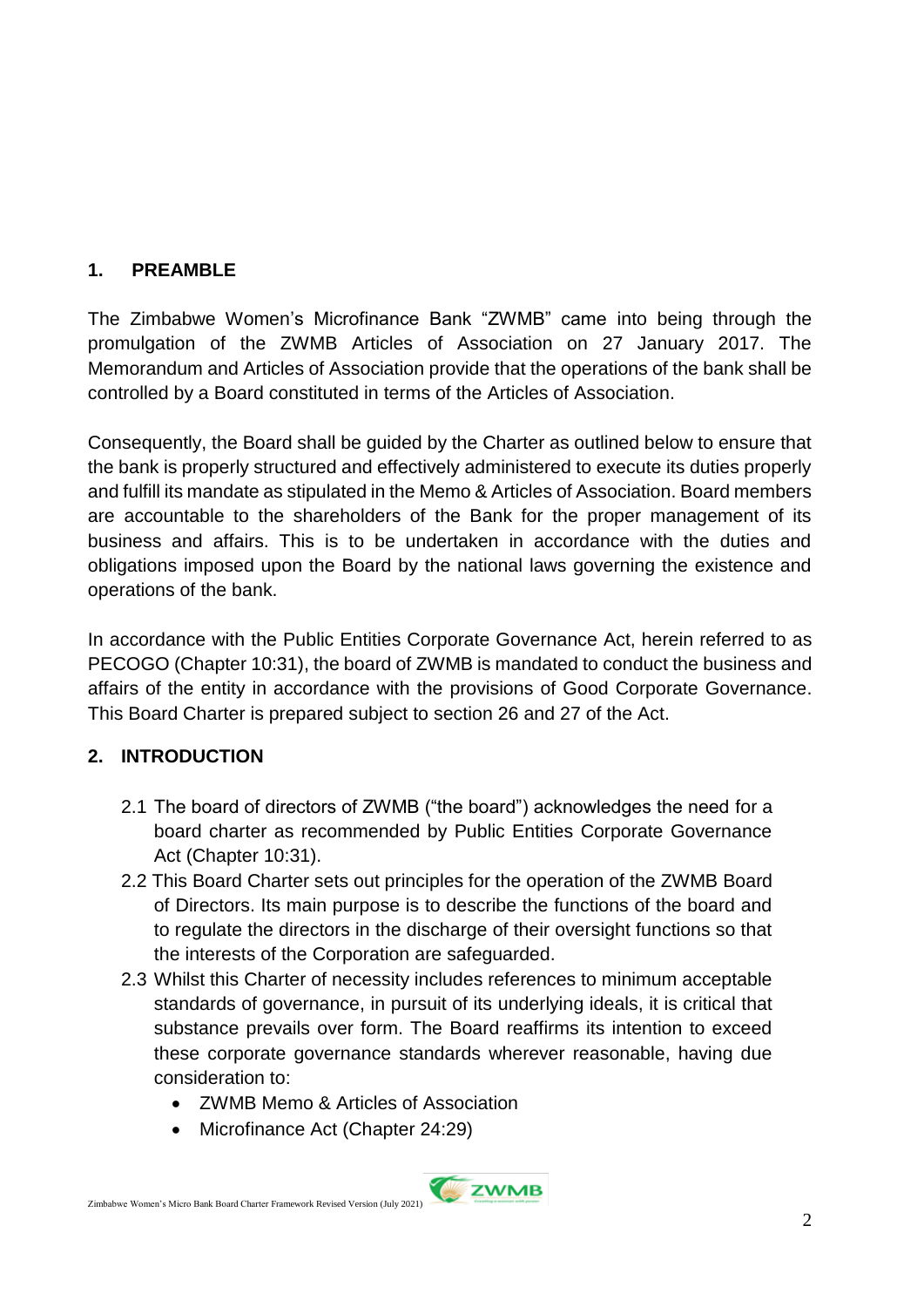- Public Entities Corporate Governance Act (Chapter 10:31.
- Public Entities Corporate Governance Regulations SI 168/2018.
- Public Finance Management Act (Chapter 22:19)
- RBZ Corporate Governance guideline no.01-2004/ & Addendum 2004 all sections
- Banking Act (Chapter 24:20) –S45-52 as amended
- Banking regulations SI 205/2000
- RBZ Act (Chapter 22:15)
- Deposit Protection Corporation Act (Chapter 24:29)
- Each Director will be given a copy of this Charter and it will constitute an integral part of each Director's terms and conditions of appointment.

## **3. PURPOSE OF THE BOARD CHARTER**

- 3.1 The purpose of this board charter is to set out the board's role and responsibilities of ensuring efficiency, effectiveness, responsibility, accountability and honesty in the procedures, operations and activities of ZWMB as well as the requirements for its composition concerned and meeting procedures and gives effect to the following principles:
	- (a) The promotion and maintenance of a high standard of professional ethics; and
	- (b) Efficient and economic use of available resources; and
	- (c) The provision of services impartially, fairly, equitably and without bias; and
	- (d) Responsiveness to the needs of the people of Zimbabwe, including the prompt and sensitive processing of complaints by members of the public with respect to the entity's interaction with them; and
	- (e) Co-operation with governmental institutions and other public entities; and
	- (f) Openness and transparency in the internal workings and procedures of the public entity concerned, and in its dealings with the public; and
	- (g) The maximising of the human resources of the public entity concerned; and
	- (h) Commercial viability, in the case of a public commercial entity;
- 3.2This Charter is not an "all inclusive" document and should be read as a broad expression of principles.

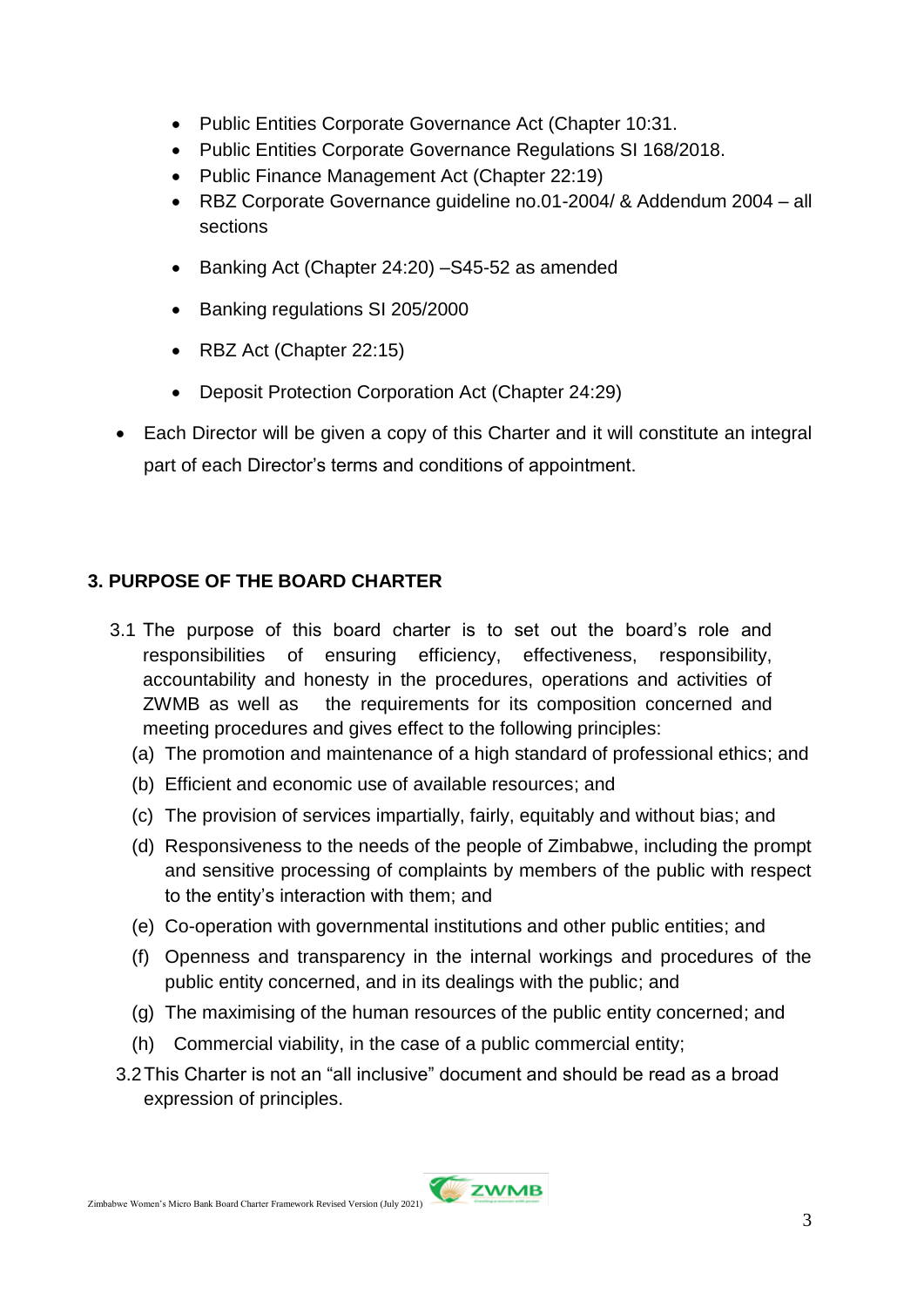#### 4. BOARD COMPOSITION

#### **4.1 Size of the Board**

- 4.1.1 The Company's Articles of Association provides:
	- a) For the number of directors to be between five (5) and twelve(12);
	- b) That the board will comprise of a Chairperson appointed by the Board;
	- c) That a vice-chair may be appointed by the Board from among their number.
	- d) That the Chief Executive Officer and the Chief Finance Officer will be ex officio members of the board.

*(Terms of reference will be the Memorandum and Articles of Association for further details).*

#### **4.2 Proportion of independent Board Members to other Board Members**

As a guiding principle, the Board shall ensure that there shall be a greater number of independent non-executive directors on the Board of directors to create a sustainable balance of power and to prevent the dominance of the Board by one individual or by a small number of individuals.

## **4.3 DEFINITION OF INDEPENDENCE APPLIED**

- 4.3.1In selecting independent non-executive directors, the Board shall ensure that the non-executive director:
	- a) Has not been an employee of the company for the past three years.
	- b) Has or had not, within the past three years, a material business relationship with the company.
	- c) Had not received or does not receive additional remuneration from the company apart from a director's fee, does not participate in the company's share option or a performance related pay scheme, or is not a member of the company's pension scheme.
	- d) Does not have close family ties with any of the company's advisors, directors or senior employees.
	- e) Does not hold cross-directorships or does not have significant links with other directors through involvement in other companies or bodies.
	- f) Does not represent a significant shareholder or;
	- g) Does not have any relationship which could materially interfere with his or her ability to act independently.

## **4.4 TERMS LIMITS**

a) The initial term for each Board member may not be less than two (2) years and not be more than four (4) years.

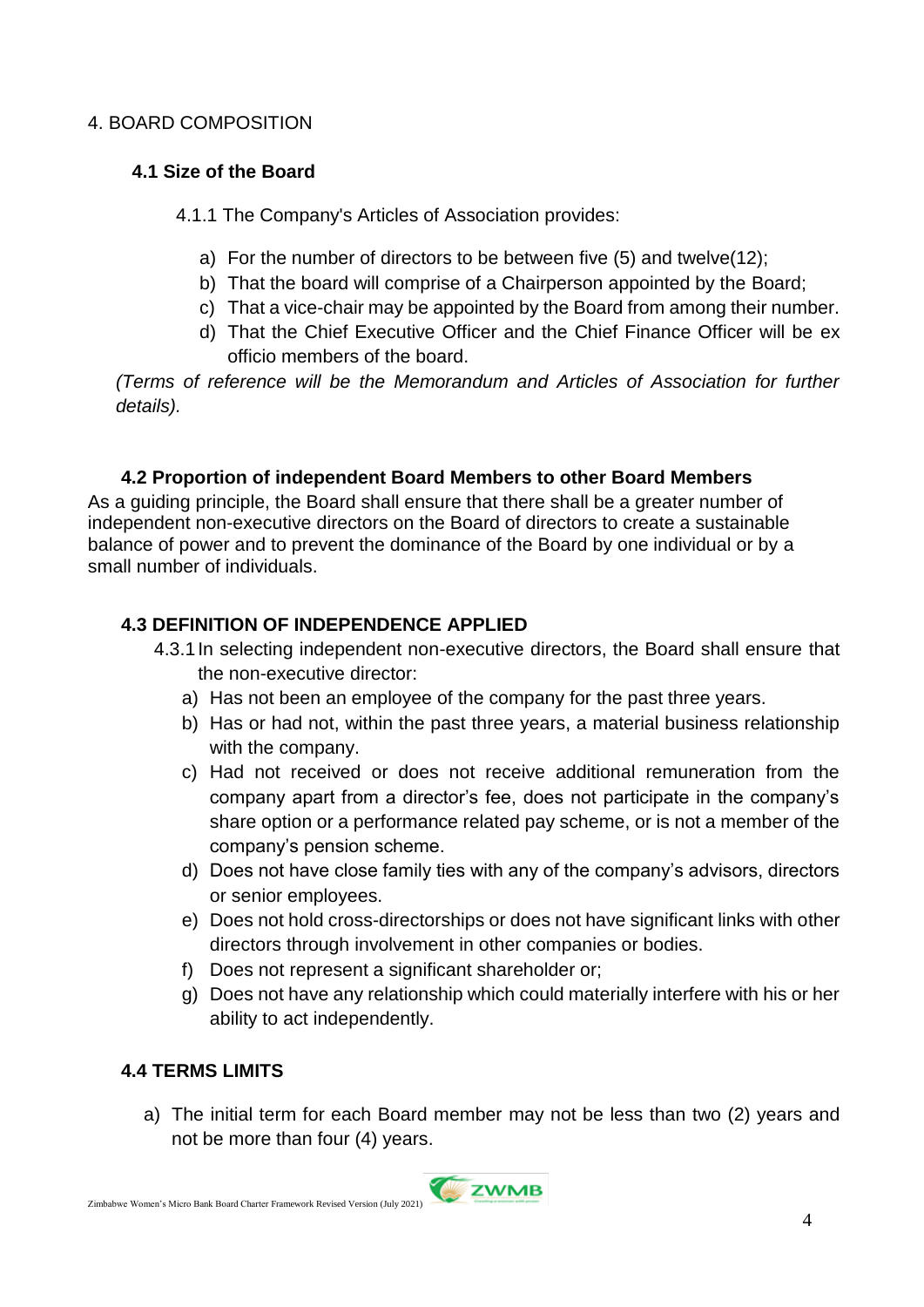- b) Board members are eligible to remain on the board as deemed appropriate by the shareholder for a second consecutive four (4) year term before stepping down.
- c) The maximum term permitted under the PECOGO Act is four years and may be renewed for only one further such term.

## **4.5 RECRUITMENT PROCESS**

- a) The Board shall, subject to Articles 81 to 92.7 (appointment of directors by rotation, removal of directors, alternate directors and appointment to fill a casual vacancy) of the Memo & Articles of Association, consider appointments to the Board of Directors as a whole with assistance from the Human Resources and Nominations committee which is responsible for nominations in a formal and transparent manner.
- b) In the interest of continuity, the ZWMB has seen it important to establish a plan to prepare for vacancies on the Board.
- c) The Human Resources and Nominations Committee should actively seek and vet appropriate candidates for Board directorship on a continual basis.
- d) The Human Resources and Nominations Committee should collect resumes for consideration and the candidates should be on the Corporate Governance Unit database as per provisions of section 6 of the PECOGO.
- e) The Human Resources and Nominations Committee will send its recommendations to the Board.
- f) Before recommending a candidate for appointment by the Minister of Women Affairs, Community, SMEs Development the Board should consider:
	- The collective skills, knowledge and experience required on the Board
	- The skills, knowledge and experience of the candidate
	- The capacity of the candidate to dedicate the necessary time to discharge duties.
	- Any other checks or investigations the Board may determine to be necessary for the appointment of the right candidate.
	- Fitness and probity criteria is met
- g) A director, is appointed after approval by the registrar under these circumstances:
	- A subscriber to the memorandum upon formation of the company;
	- **Individually appointed by ordinary resolution of the company in a general** meeting;
	- Appointed by the shareholder after receiving recommendations from existing Board to fill a casual vacancy until the next annual general meeting.
	- **Appointed by the shareholder in terms of section 11 of PECOGO**

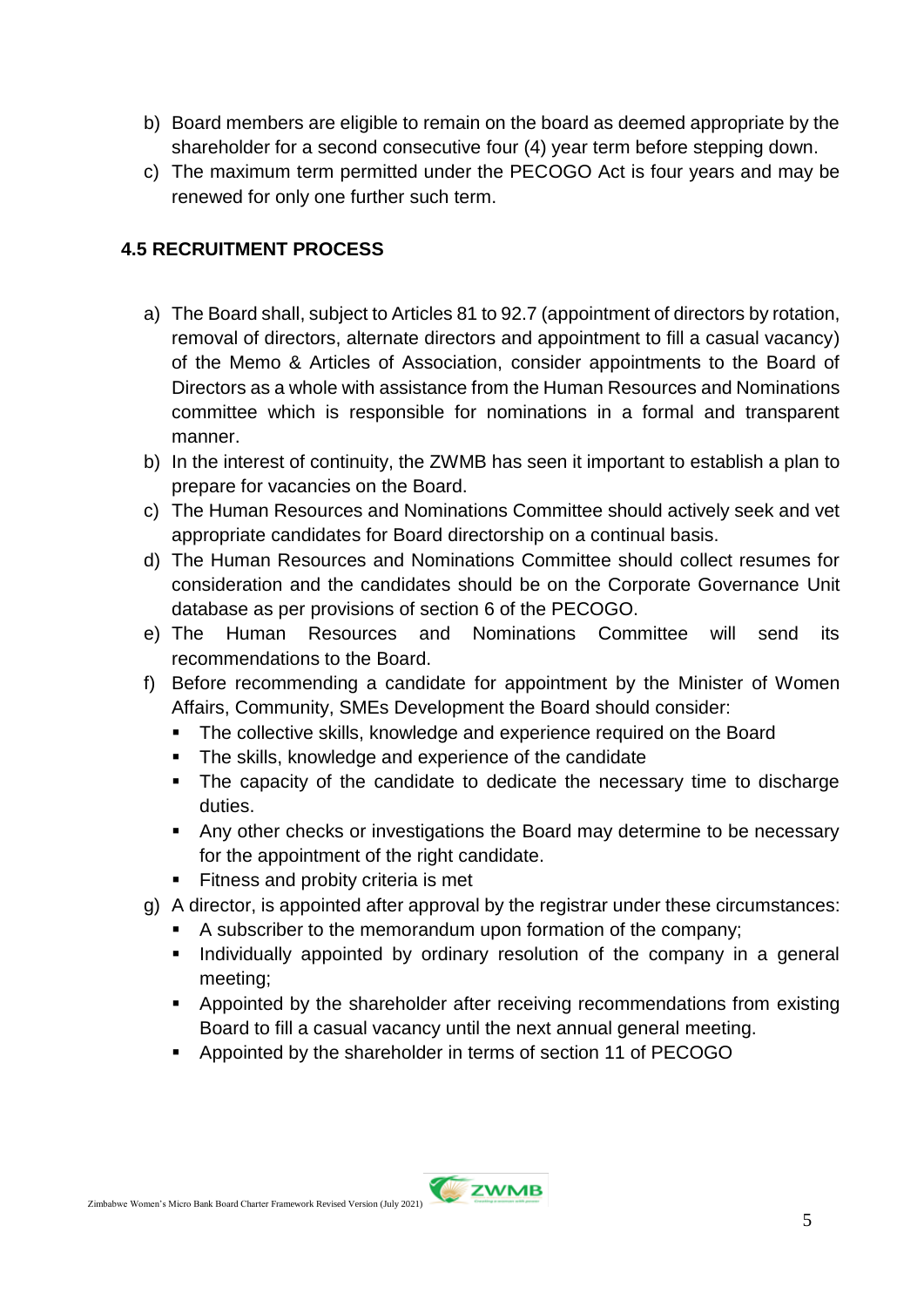## **4.6 SELECTION OF BOARD CHAIR**

- a) The Board shall appoint an independent non-executive member as chair to provide leadership against the specified set criterion for appointment of directors.
- b) The chair shall ensure effective functioning of the Board and its Committees by ensuring the following:
	- Overseeing the formulation and implementation of strategic plans and policies;
	- **Effective management of Board meetings and ensuring that the time devoted** to the meetings is used productively;
	- Ensure that good relations are maintained with the company's major shareholders and its strategic stakeholders;

4.6.1 (a)The Board shall appoint an independent Deputy Chairperson

 (b) The Deputy Chairperson will preside during Board meetings in the absence of the Chairperson.

(c) In the event that the Chairperson vacates office, the Deputy Chairperson

will assume the office of the Chairperson until the Minister appoints a replacement.

## **4.7 RESIGNATION OF A BOARD MEMBER**

a) Board members are entitled to resign

b) Where a Board member resigns, the shareholder through the head of the line Ministry shall endeavor to ascertain from the member the reasons for his or her resignation and communicate the reasons without delay to the Corporate Governance Unit within the Office of the President and cabinet.

c) Where two or more board members resign simultaneously or within one month, the line Minister may conduct an investigation.

## 4.8 **DISMISSAL OF BOARD MEMBERS**

No board member shall be dismissed or required to vacate his or her office unless-

- a) he or she has been guilty of conduct inconsistent with his or her membership of the entity;
- b) he or she has become disqualified for appointment to the board

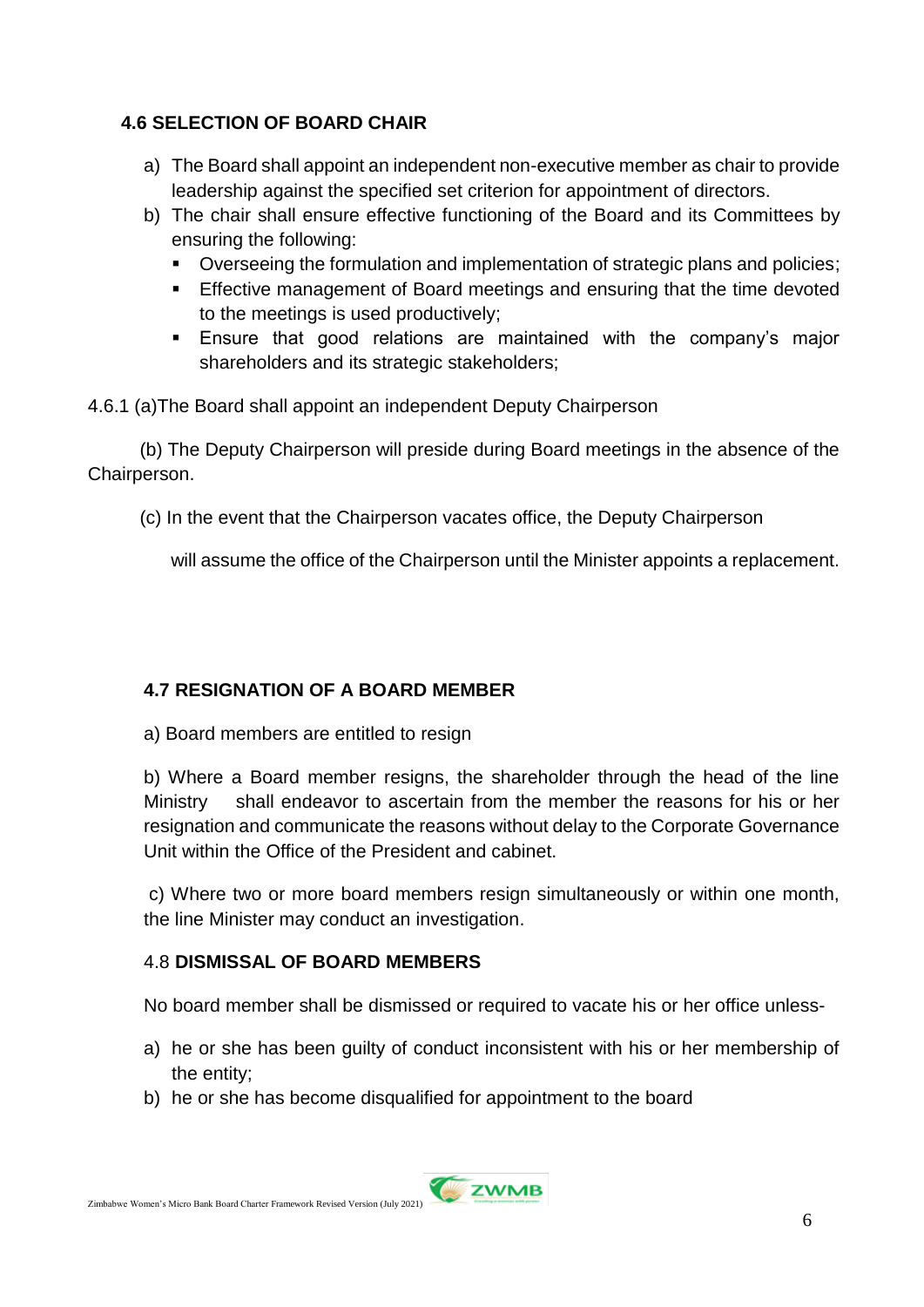- c) where he or she was appointed to the board by virtue of having a particular qualification, he or she has ceased to have that qualification
- d) he or she, whether individually or together with other members of the board has failed to draw up a strategic plan or to comply with its provisions or to attain any material objective set out in it
- e) he or she, has been absent, without just cause and without leave of the board or its chairperson, from three or more consecutive meetings of the board

4.8.1 The Minister has to give 7 days' written notice to the CGU advising of the intended dismissal

# **5. OBJECTIVES OF THE BOARD OF DIRECTORS**

- a) The objective of the Board is to maintain and build the Bank's capacity to generate value for the Bank's beneficiaries who are primarily micro, small to medium enterprises, farmers and other stakeholders in accordance with the dictates of the ZWMB Memo & Articles of Association.
- b) The Board is to bring an independent and objective view to ZWMB`s decisions and to oversee the performance and activities of management.
- c) The Board of Directors shall exercise leadership, enterprise, integrity and shrewd judgment in directing the Bank and shall always act in the best interest of ZWMB.
- d) Ensure that the principles of corporate governance are applied in their dealings in respect of, and on behalf of ZWMB;
- e) Consider matters and act as a body, to avoid the danger of individuals becoming a dominating force.
- f) The Board will review and update this Charter on an annual basis.

## **6. DUTIES AND RESPONSIBILITIES**

- a) The major duties and responsibilities of the Board of Directors are as follows;
- b) Appointment of the Chief Executive Officer ("CEO"), with the approval of the President for a period not longer than 5 years and, where appropriate, removing the CEO.
- c) Board must ensure that the chief executive officer and the chief finance officer are appointed in terms of written contracts of employment.
- d) Ratifying the appointment and, where appropriate, the removal of senior executives, including the Chief Finance Officer and Board Secretary.
- e) Contribute to, evaluating, approving and monitoring the strategic plans and work plans of the Bank.

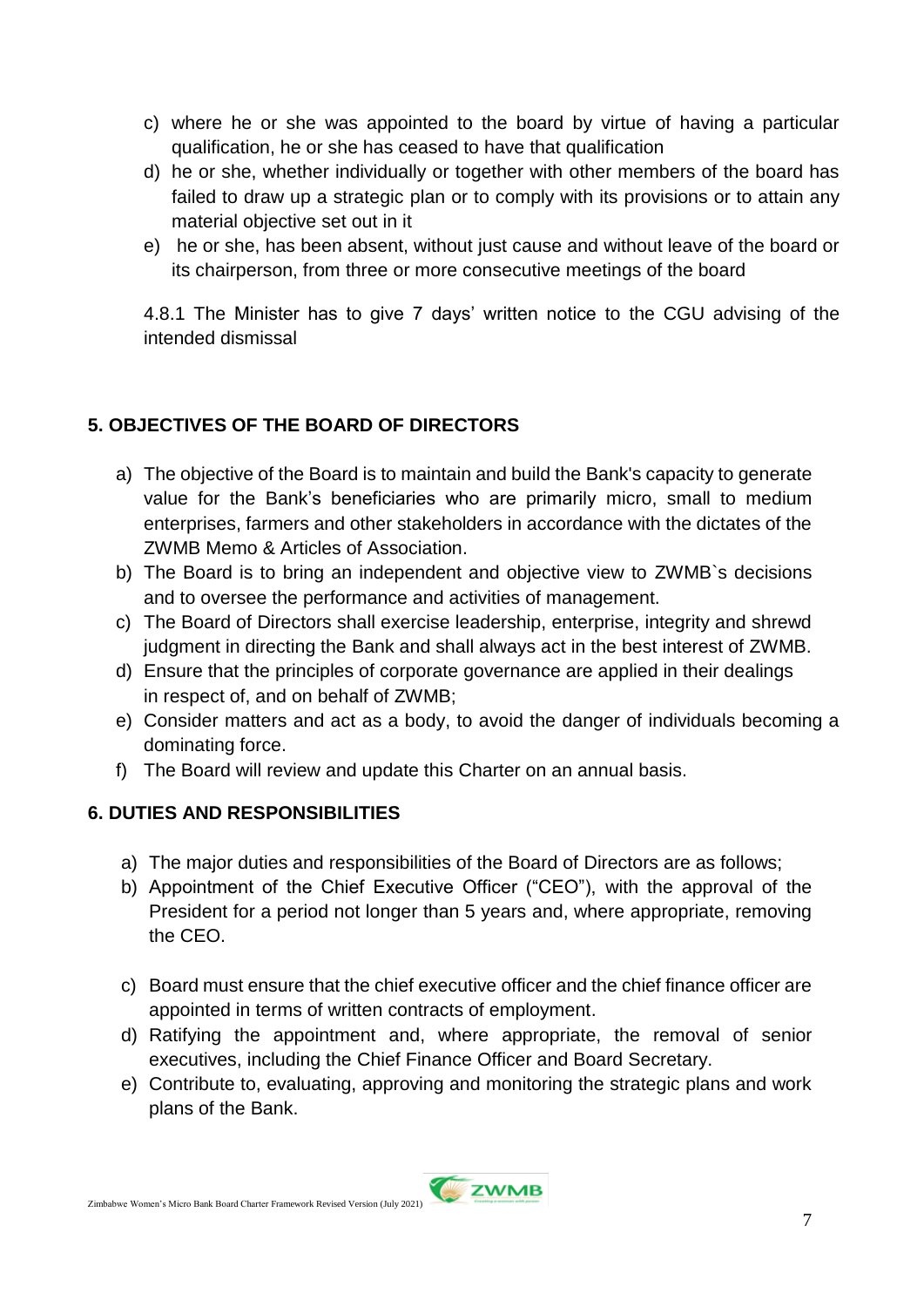- f) Evaluating, approving and monitoring the performance objectives and implementation of strategy by management;
- g) Ensure that budgets are produced annually and presented and ratified by the shareholder.
- h) Ensure that there are adequate policies and systems in place that are aimed at improving ZWMB's financial performance and ensuring fulfillment of ZWMB's strategic plans and overall mandate.
- i) Review the Bank's policies and their ongoing implementation to assess the extent to which ZWMB is implementing its policies and managing its compliance and other risks and operations effectively at least once every year.
- j) Ensuring that appropriate and robust systems, processes and policies are designed to ensure that ZWMB`s activities are subject to adequate and appropriate internal controls and that the risks associated with ZWMB's operations are identified, assessed and appropriately managed
- k) Ensure the establishment and or appointment of an internal audit function (includes outsourcing) staffed with qualified personnel to perform internal audit functions, covering the traditional function of financial audit as well as the function of management audit.
- l) Appointing the external auditor (based on recommendations of the Audit Committee) and the appointment of a new external auditor when any vacancy arises, provided that any appointment made by the Board must be ratified by members at the next annual general meeting of the Bank
- m) The Director should ensure that they have developed clear definitions of the levels of materiality or sensitivity to determine the scope of delegation of authority and ensure that it reserves specific powers and authority to itself. Delegated authority must be in writing and evaluated on a regular basis.
- n) The Board should commit sufficient time to be fully informed of the condition of the business, the direction they are steering the institution, and apply immediate remedial measures when the need arises.
- o) The Board, as whole and or individual Directors, may if necessary, solicit independent professional advice at the expense of ZWMB through the Board Secretary. This process must be followed in accordance with ZWMB's Procurement Policy and Procedures. The Chair of the Board shall ensure that all Directors are familiar with such procedure and comply with it.
- p) It shall be the duty of each Director to ensure that they familiarize themselves with the requirements of the ZWMB Memo & Articles of Association, organisational policies and other regulatory instruments affecting ZWMB.
- q) Advise the Institutional Investors on all matters concerning establishment of new schemes, governance, management and administration of any investment schemes and funds and on all matters concerning and incidental to the Bank.

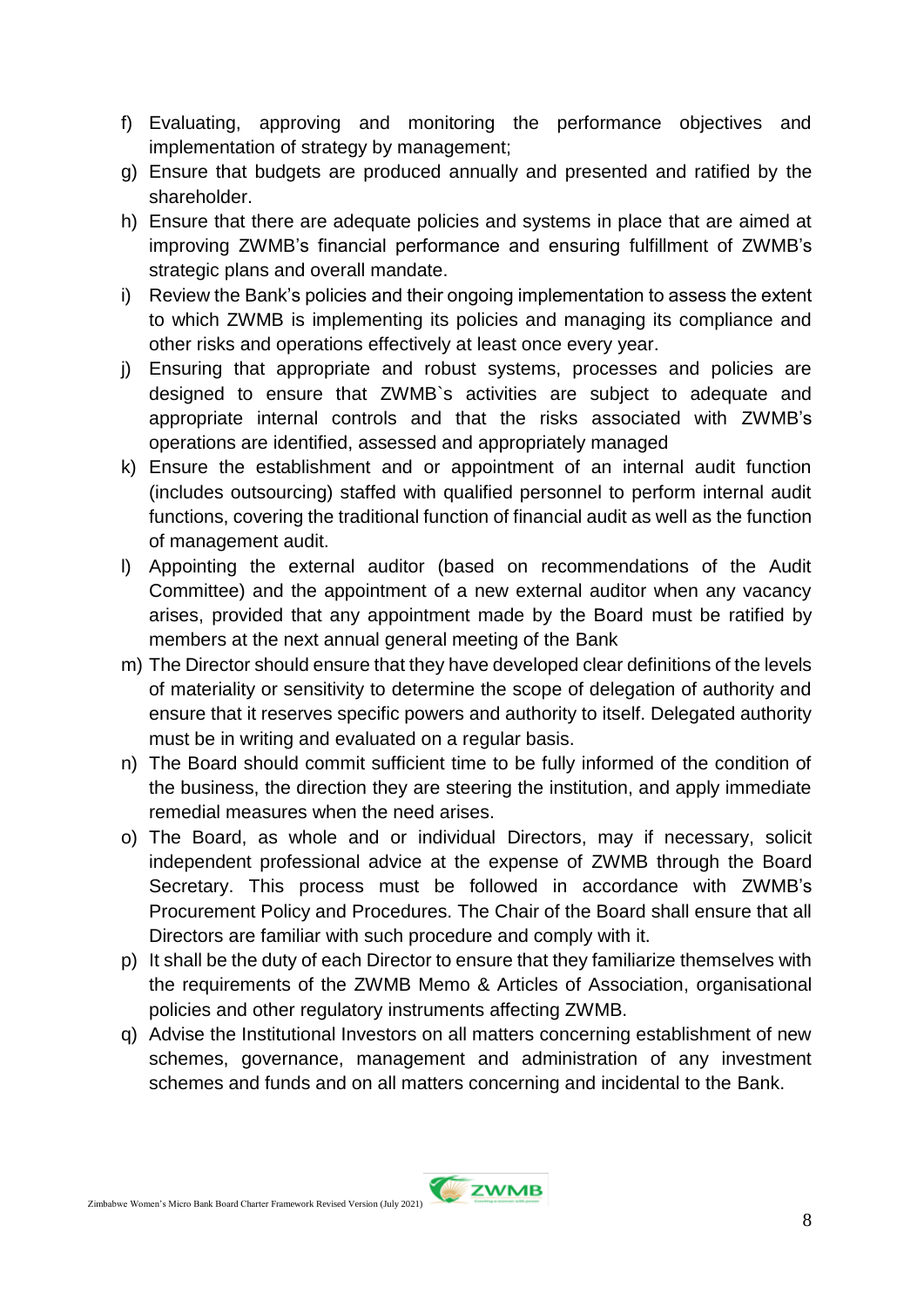#### **7. RISK MANAGEMENT AND INTERNAL CONTROLS, POLICY AND PROCESSES**

- a) Management shall identify and quantify risks and initiate management methodologies to mitigate against the effect of such risks.
- b) Such risk management shall be reviewed by the Risk Committee, which shall recommend acceptance by the Board.
- c) The Risk Committee shall also review and report to the Board on the appropriateness of risk funding methodologies, which shall include but not restricted to Insurance.
- d) Risk management shall form an important part of internal audit and external audit task. The Audit Committee shall ensure that risk management is included and forms an important part of the audit programme.
- e) The audit function shall report to the Audit Committee on any perceived deficiencies in risk management. These reports shall form an important part of the review of risk management systems.
- f) The Risk Committees shall, on behalf of the Board, ensure that risk management remains relevant to changes in the risk of the company. This shall entail regular reports, at periods of not less 3 months review and amendment of risk management.
- g) The Audit and Risk Committees shall report to the Board on its findings on risk management and internal controls. The Board shall consider the report and decide whether or not the risk management and internal controls are adequate.
- h) The Board shall in turn report to members on risk management and internal controls.

## **8. EXPECTED PERSONAL AND PROFESSIONAL CHARACTERISTICS OF DIRECTORS**

The following characteristics and traits outline the framework for the conduct of Board of Directors:

- a) Conduct and Accountability: Directors must demonstrate high ethical standards and conduct in their personal and professional lives and be accountable for their decisions in their capacity as Directors.
- b) Judgment: Directors must demonstrate to the satisfaction of stakeholders, a capacity to provide sound advice on a broad range of agricultural, financial, social, commercial, industry developmental and community issues.
- c) Financial Literacy: Directors must demonstrate a sound level of financial literacy including the ability to understand financial statements to evaluate the financial health and performance of ZWMB.

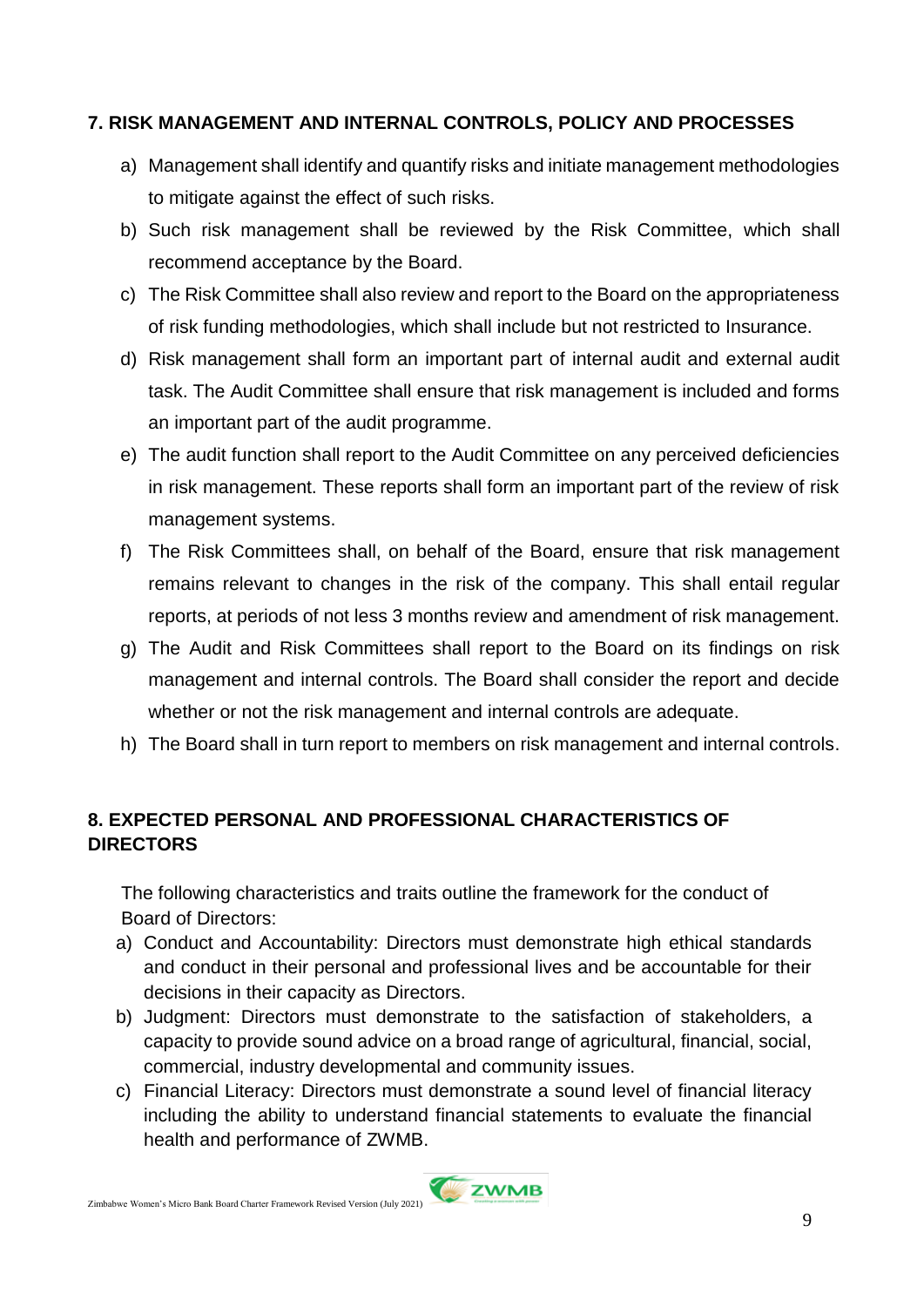- d) Teamwork: Directors must demonstrate the ability to cooperate with the other Directors to optimize the effectiveness of the Board.
- e) Communication: Directors must demonstrate willingness to listen as well as to communicate their opinions openly and in a respectful manner.
- f) Experience: Directors must demonstrate a high level of achievement in their personal and professional lives that reflects high standards of personal and professional conduct.
- g) Knowledge: A basic knowledge and understanding of the conduct of the business and of the statutory and regulatory requirements that govern the activities of such institution.
- h) Commitment: Ability and willingness to devote the time to effectively fulfill role as a Director.
- i) Integrity and strong sense of ethics in personal and business dealings.

## **9. BOARD CHAIR**

- **9.1** The Board Chair is member of the Board and as such is subject to the Board of Directors.
- **9.2** The Chair provides overall leadership to the Board without limiting the principle of collective responsibility for Board decisions, but at the same time being aware of individual responsibility of Directors by ensuring that all directors are made aware of their roles, responsibilities and duties through a tailor-made induction programme buttressed by a formal programme of continuing professional education;

## **9.3 THE CHAIRPERSON OF THE BOARD SHOULD-**

- a) Not be a member of the audit committee or its chairperson
- b) Be a member of and may chair the nomination committee;
- c) Set the ethical tone for the Board and the Bank.
- d) Formulate together with the chief executive officer and the company secretary, the annual plan of work of the Board on the basis of agreed objectives and play an active part in setting the agenda of Board meetings so as to have a clear understanding of the objectives of the meetings;
- e) Preside at Board meetings and ensure that the time devoted to the meetings is used productively;
- f) The Chair shall ensure that discussions result in logical and understandable outcomes.
- g) Ensuring that there is a clear distinction of accountabilities versus responsibilities between the Board and Management and that the relationships are conducted in

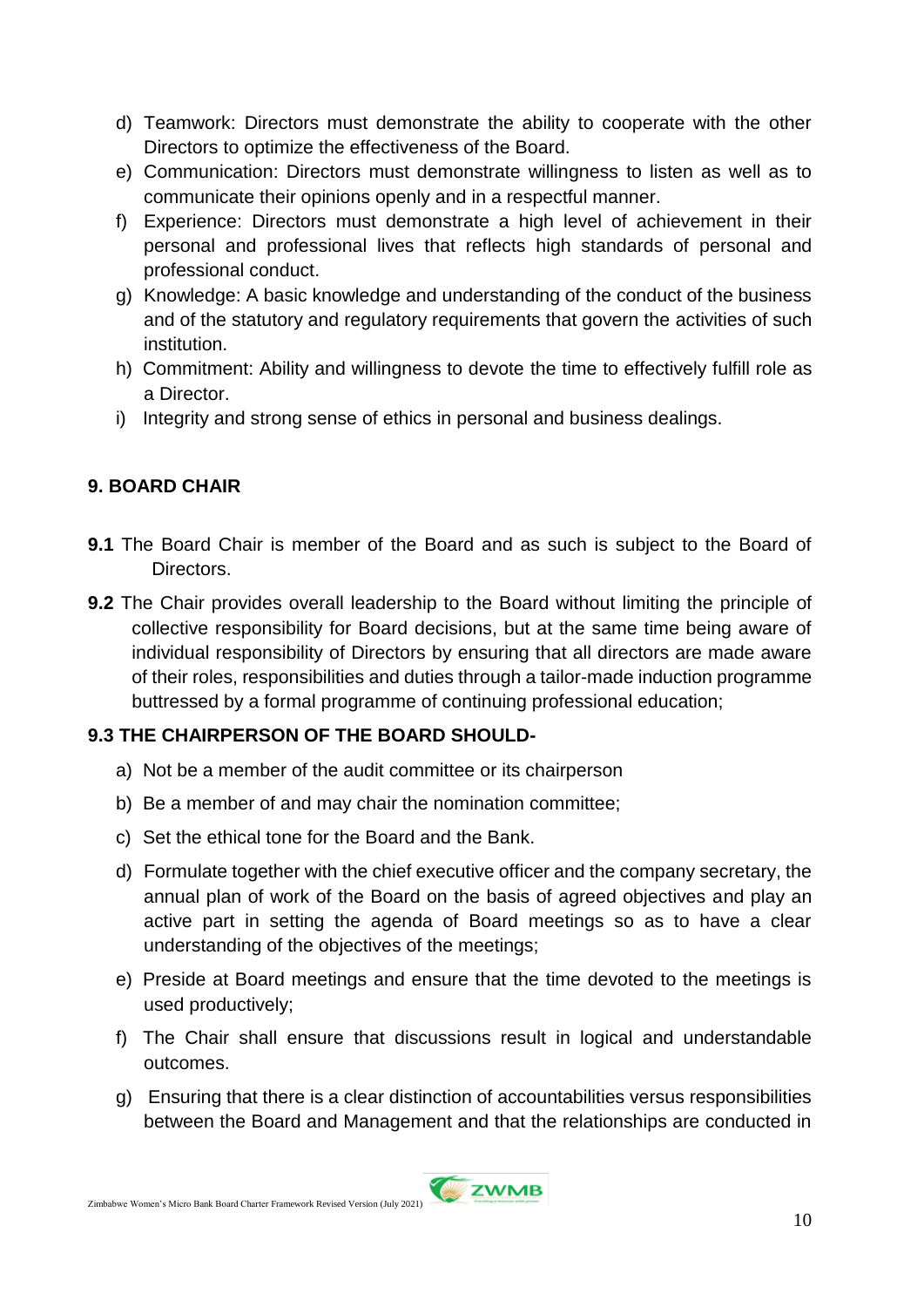a professional manner.

- h) Address internal disputes and conflicts of interest concerning individual Directors and addressing problems related to the performance of the Board as a collective or of the individual Directors.
- i) Effectively leading the Board and maintaining cohesion and focus on the Board's activities and responsibilities and above all ensuring that the Board individually and collectively acts honestly, lawfully and in the best interests of the Bank.
- j) Encourage collegiality among Board members but without inhibiting candid debate and creative tension in Board meetings;
- k) Effectively manage conflicts of interest of Board members in ways which ensure that directors concerned recuse themselves from participating in discussions and decisions in which they are conflicted unless they are required to provide specific input during any such discussions;
- l) Ensure that the information in the Board pack is couched in simple and understandable language;
- m) Act as the link between the Board and management, and particularly between the Board and the chief executive officer;
- n) Ensure that complete, timely, relevant, accurate, honest and accessible information is placed before the Board to enable the Board to make informed decision;
- o) Monitor how the members of the Board work together and how individual directors perform and interact at meetings;
- p) Know the strengths and weaknesses of each Board member and take appropriate measures to address any weaknesses without losing sight of human frailties;
- q) Develop the skills and enhance the confidence of directors by encouraging them to speak and actively contribute at Board meetings;
- r) Ensuring that decisions made by the Board are executed timeously and effectively;
- s) Ensuring that chairpersons of committees attend and actively participate at annual and extraordinary general meetings and stakeholder inter-face meetings;
- t) Liaising with chairpersons of Board committees on matters of interest;
- u) Actively participating in the selection of Directors and overseeing a formal succession plan for the Board, CEO and certain senior management appointments.
- v) Monitor the performance of the CEO in line with the agreed procedure to be determined by the Human Resources and Nomination Committee.
- w) Build and maintain stakeholders' trust and confidence in the Bank.

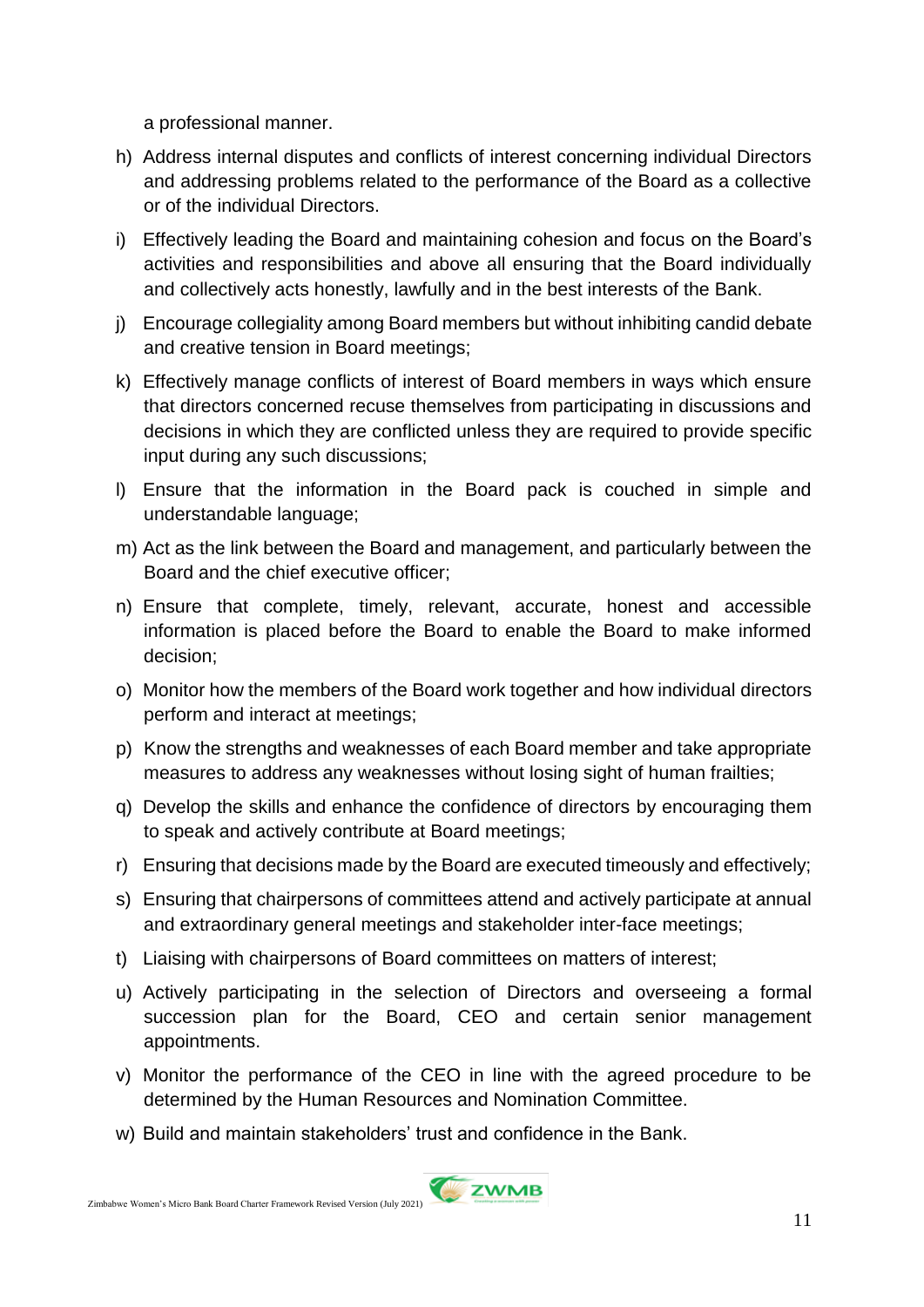- x) Ensure that the necessary meetings of the Board of Directors and committees are appropriately and timeously scheduled through the Board Secretary.
- y) Set the agenda for the meetings of the Board through the Board Secretary.
- z) Ensuring that members receive the relevant papers at least 5 working days before the date of the meeting.
- aa)Regularly meeting with the CEO to determine the 'health' of the Bank and its executive leadership and report to the Board on any matters of major concern.
- bb)Encouraging equal participation from all Directors during meetings and to ensure that no Director dominates discussions
- cc)Performing such other leadership roles as may from time to time be dictated by the circumstances and or may be assigned to the Chair by the Board of Directors.

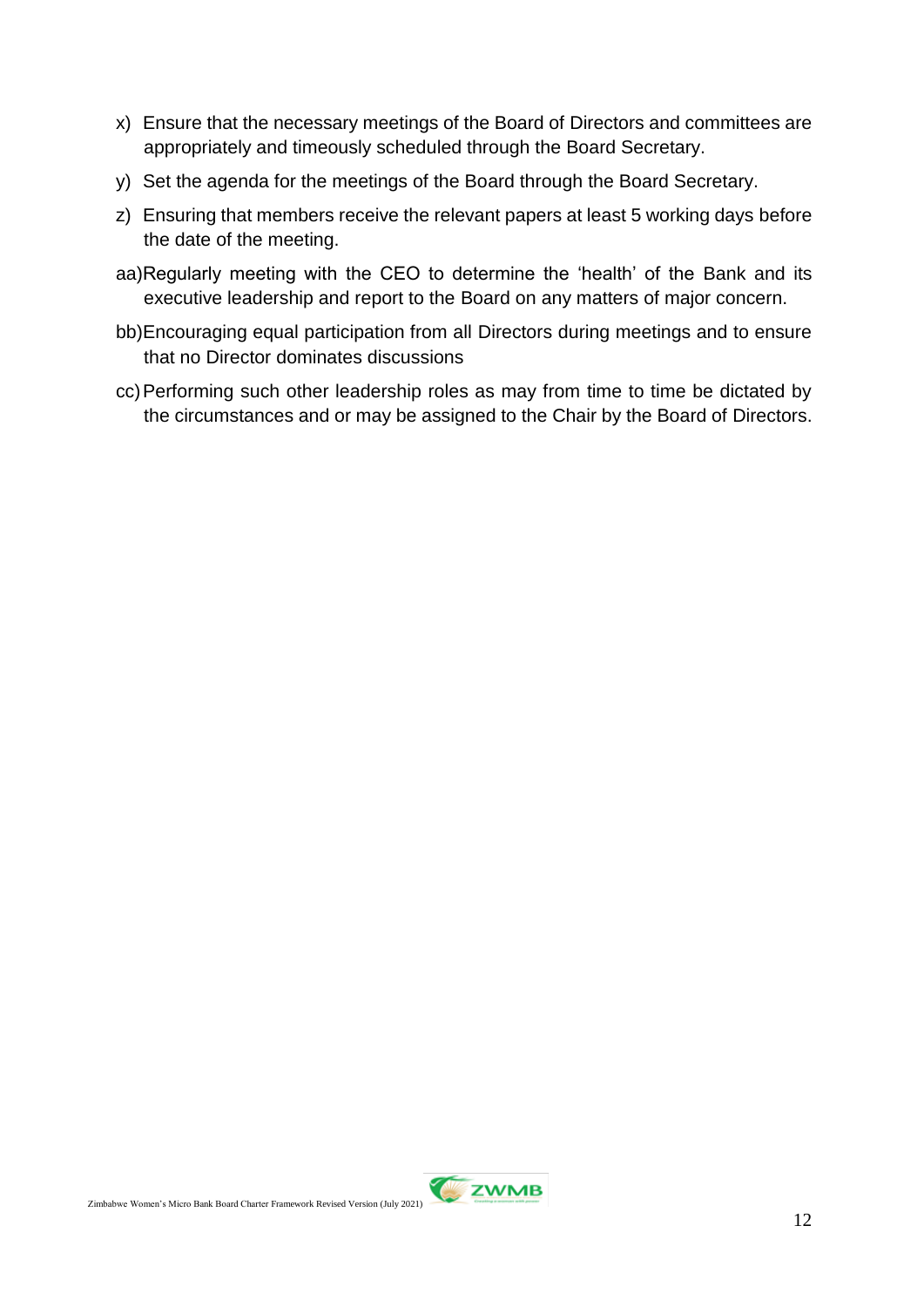## **a) 10. ROLE OF CEO**

- b) The chief executive officer should be appointed by the Board and be accountable to it.
- c) The chief executive officer is in charge of the day to day running of the Bank by ensuring the business of the Bank is properly managed within the approved framework of delegated authority, strategies, policies, budgets and that business plans are timeously developed and presented to the Board for its consideration and approval and Board decisions are effectively implemented;
- d) Promote a corporate culture that ensures sustainable ethical practices, encourages individual integrity and fulfils the social responsibility objectives and imperatives of the company;
- e) The bank complies with all relevant laws; and
- f) The bank applies all recommended best practice standards, failing which they must explain the failure to the Board and stakeholders.
- g) The collective responsibility of management vests in the chief executive officer who bears the ultimate responsibility for all decisions and management functions.
- h) Subject to the PECOGO Act, the chief executive officer's remuneration should be based on individual company and should also be performance and incentive based, and such remuneration should be approved by the Board.
- i) The chief executive officer should not be a chairperson or director of any company outside the group without the written approval of the Chairman.
- j) Appoint the management team and ensure proper succession planning
- k) Develop and recommend to the Board yearly business plans and budgets that support the company's long term strategies;
- l) Monitor and report to the Board on the performance of the company and its conformance with compliance imperatives;
- m) Establish an organizational structure appropriate to the achievement of the company's strategies; and
- n) Set the tone, provide ethical leadership and create a good ethical environment for management and the general workforce.
- o) The CEO should consistently strive to achieve the Bank's financial and operating goals and objectives, and ensure that the day-to-day business affairs of the Bank are appropriately managed.
- p) The Chief Executive Officer (CEO) is an ex-officio member of the Board with voting rights and is accountable to the Board.

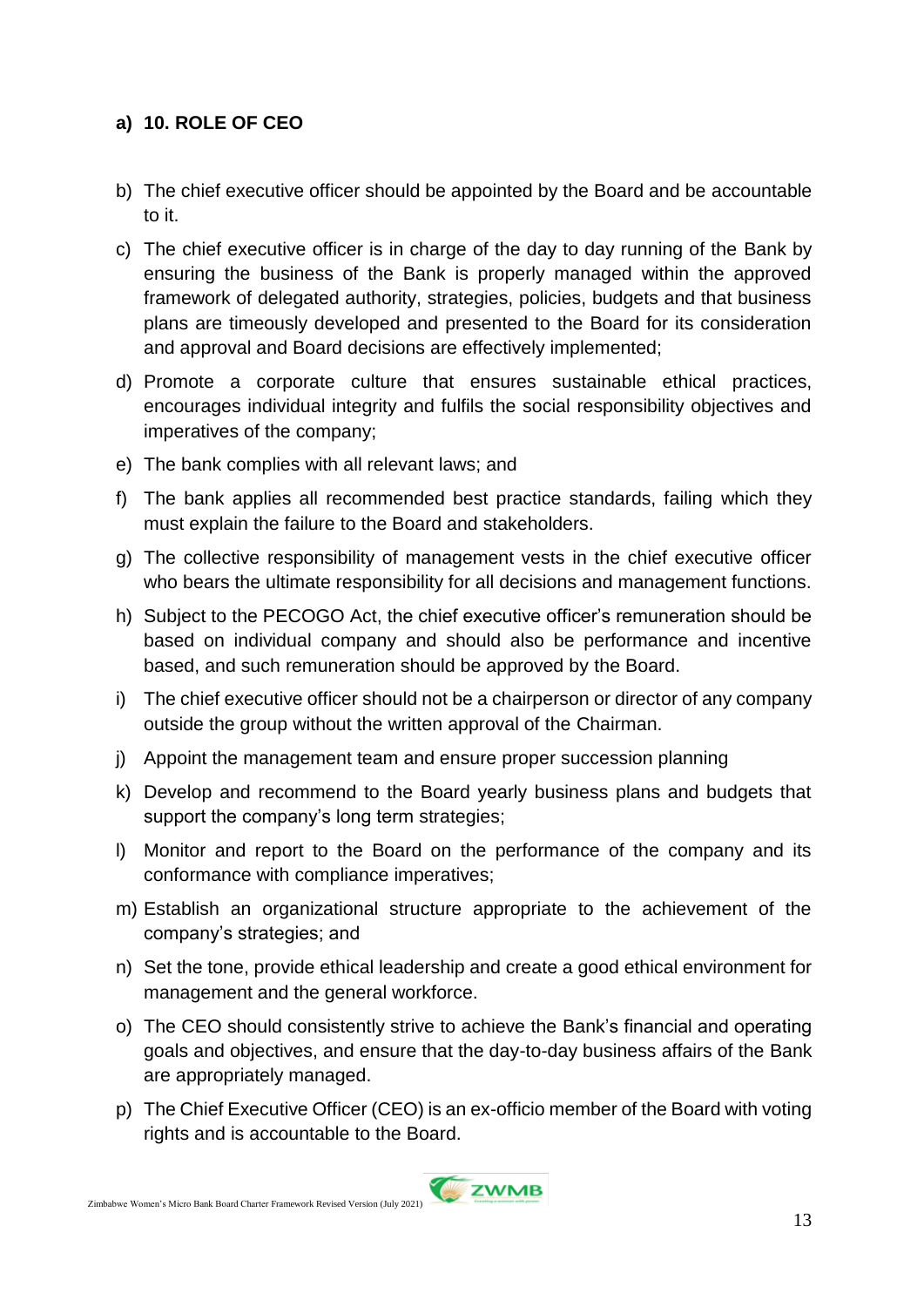- q) The CEO will have voting rights on matters before the Board but shall not vote in the committees or on matters in which the CEO is directly affected or concerned.
- r) Timeously providing the Board with relevant and appropriate information to achieve the necessary strategic objectives and to comply with its legislative, regulatory and other obligations;
- s) Refrain from acting in any manner which undermines the authority of the Chair of the Board or the Board with any employees of ZWMB;
- t) Ensuring that the strategic objectives of ZWMB are included in all the operations of ZWMB, the Corporate Strategy, Business Plan and Key Performance Indicators
- u) Liaising and consulting with the Chair of the Board as required by Board policies and resolutions;
- v) Ensuring continuous improvement in the quality and value of ZWMB's products and services and maintenance of its competitive positions;
- w) Compiling management accounts monthly and provide such management accounts to the Board on a quarterly basis;
- x) Ensuring that the Board Secretary is provided with the information required for Board Packs timeously to ensure that Board Packs are received by Directors at least **5 working days** prior to any meeting.

## **11. SECRETARY TO THE BOARD**

- a) The Board should be assisted by a competent Board Secretary who shall be accountable to the Board, through the Chair, on all governance matters, with all directors having access to the Company Secretary for advice or assistance on governance matters.
- b) The Company Secretary shall support the effectiveness of the board by:
	- Monitoring that board policy and procedures are followed and
	- Coordinating the completion and dispatch of board agendas, briefing papers and minutes.
- c) The Company Secretary shall be responsible for and advising on best practice in governance, championing the compliance framework to safeguard the integrity of the organization, promoting, and sounding the board on high standards of ethical and corporate behavior and bridging the interests of the Board, management and stakeholders.
- d) Secretary shall have a direct channel of communication with the chairperson and being available to provide comprehensive practical support and advice to chairpersons of the Board and Board committees;
- e) Being responsible for the proper compilation and timely circulation of Board packs;

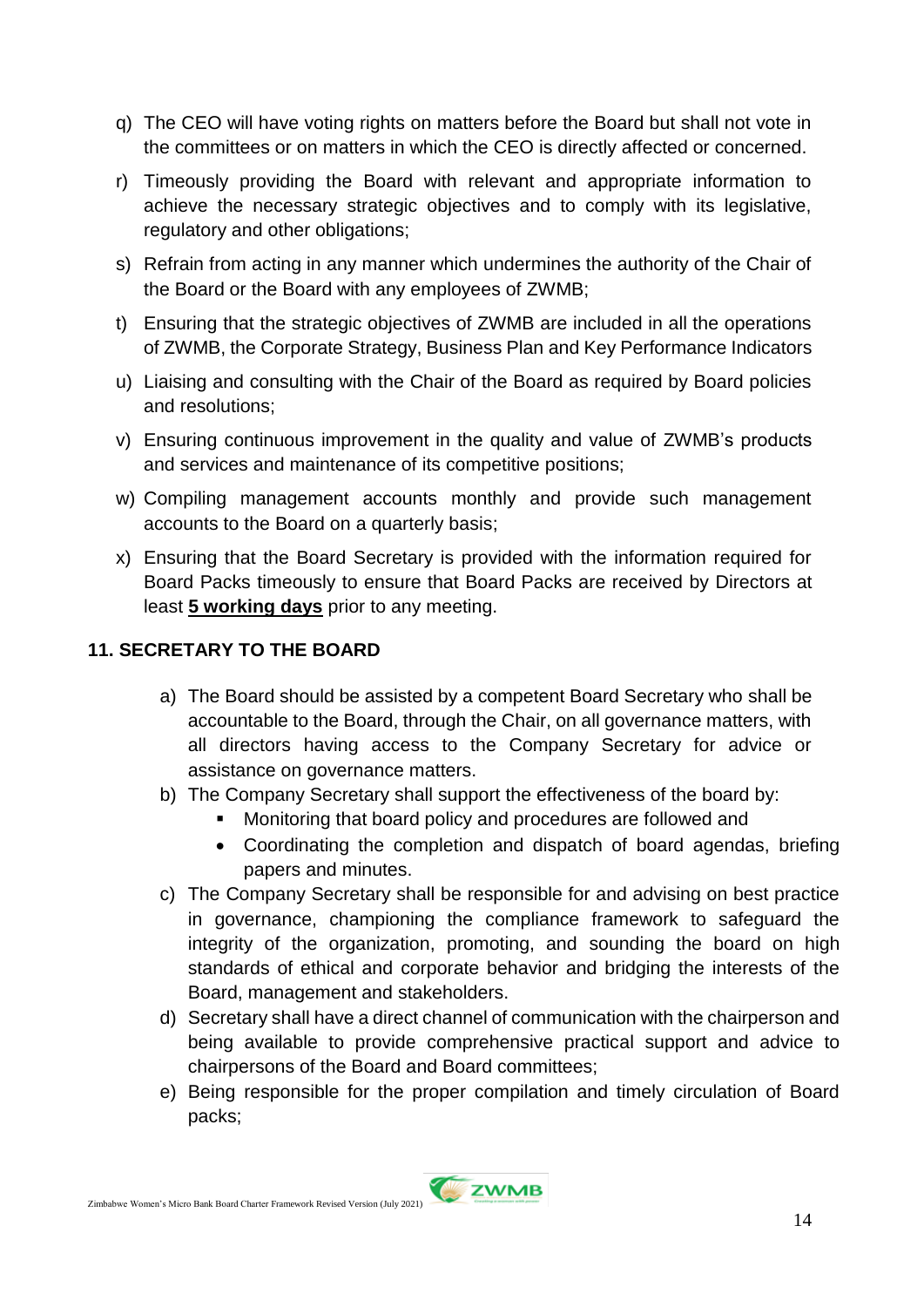- f) Assisting the chairpersons of the Board and Board committees in drafting yearly work plans.
- g) Obtaining appropriate responses to or feedback on specific agenda items and matters arising from meetings of the Board committees;
- h) Raising any matters that may warrant the attention of the Board.
- i) Must ensure that proper compilation of Board papers and minutes of Board and Board committee meetings are circulated to the Directors in a timely manner, after the approval of the Chair of the relevant Board committee.
- j) Shall have a dual reporting to the Board for all Board related issues and administratively to the to the CEO
- k) Responsible for ensuring that:
	- i. the charter of the company and the terms of reference of the Board and its committees are kept up to date;
	- ii. sittings of the Board and Board committees are properly recorded and that minutes are circulated with the approval of the relevant chairperson;
	- iii. Board resolutions are implemented timely and effectively;
	- iv. Board members are collectively and individually evaluated annually; and
	- v. His or her role, functions and duties are assessed by the Board annually and any amendments thereto are effected;

## **12. DIRECTOR EVALUATION**

- a) The Board shall enter into a performance contract with the line Minister
- b) An annual evaluation of the Board's performance shall be undertaken ;
- c) The Chair should ensure that Directors know that they will be subject to a performance review, know the criteria used for evaluation, and know the procedures that will be followed.
- d) The evaluation shall be undertaken through the Human Resources & Nominations Committee by a Board appointed Independent Consultant;
- e) Such review shall be by means of peer and self-evaluation of the Board, its committees, individual directors and elected officers of the Board, based on a Board determined objective and measurable criteria and a Board approved evaluation tool.
- f) Should a deficiency in a Director's performance be identified, a plan should be developed and implemented for the Director to acquire the necessary skills or develop appropriate behavioural patterns.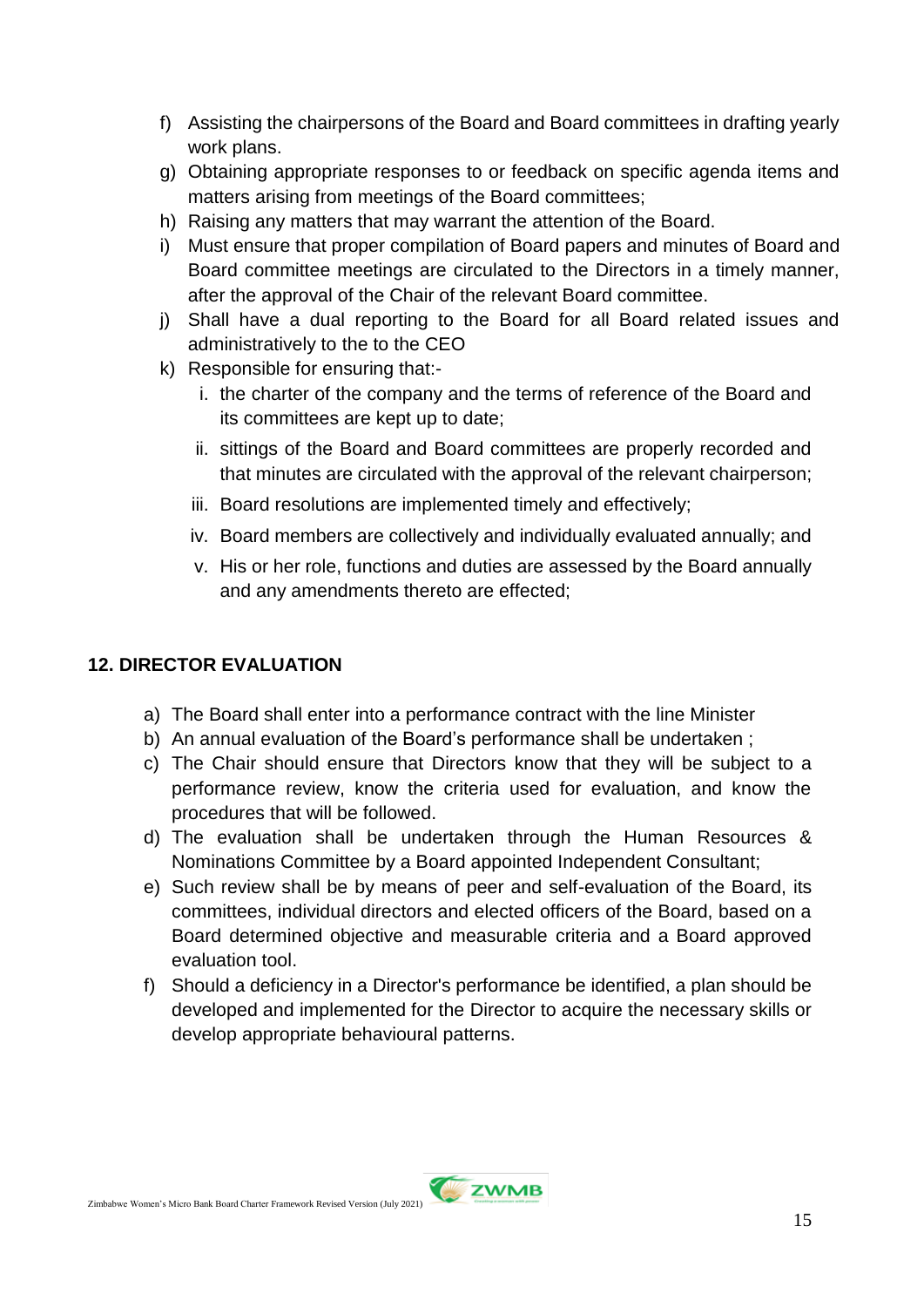## **12.1 ASSESSMENT OF INDIVIDUAL BOARD MEMBER PERFORMANCE**

- a) The individual board members shall be assessed for performance through selfassessment and assessment by other board members for a 360 degree assessment.
- b) Independent evaluators may also be engaged for this assessment
- c) The Human Resources and Nomination Committee comprising of the Chair shall appraise the performance of the CEO and the results thereof shall be considered by the Board.
- d) The evaluation of the CEO shall be based on objective and measurable criteria including performance of the business, accomplishment of longterm strategic objectives, and development of management among other things.

## **13. DIRECTOR DEVELOPMENT**

- a) The Board should establish a formal orientation programme to familiarise incoming Directors with the Bank's operations, senior management and its business environment, and to introduce them to their fiduciary duties and responsibilities.
- b) The Chair should promote mentoring to enhance Directors' confidence (especially those new to the role) through a Board induction / Board orientation process. An appropriate introduction programme should meet the specific needs of both the Bank and the individual and should enable any new Director to make the maximum contribution as quickly as possible.

#### **13.1 ORIENTATION (INDUCTION)**

- a) The Chairman and Company Secretary shall ensure that each new director is provided with a comprehensive orientation training which shall introduce the director to the company's business and business environment as well as to his rights, duties and responsibilities as a director.
- b) Such orientation training should be open to long serving directors in addition to newly appointed directors.
- c) The Company Secretary should be available to directors to provide;
	- **Guidance in the performance of their duties.**
	- Access to external independent professional advice at the company's expense.
	- Directors should be provided with ongoing training in their duties.
- d) The Board as an entity should be regularly evaluated by directors to ensure effective decision making.
- e) In line with good corporate governance practice, the Board should consider the advantages of the regular evaluation of the performance of individual directors.



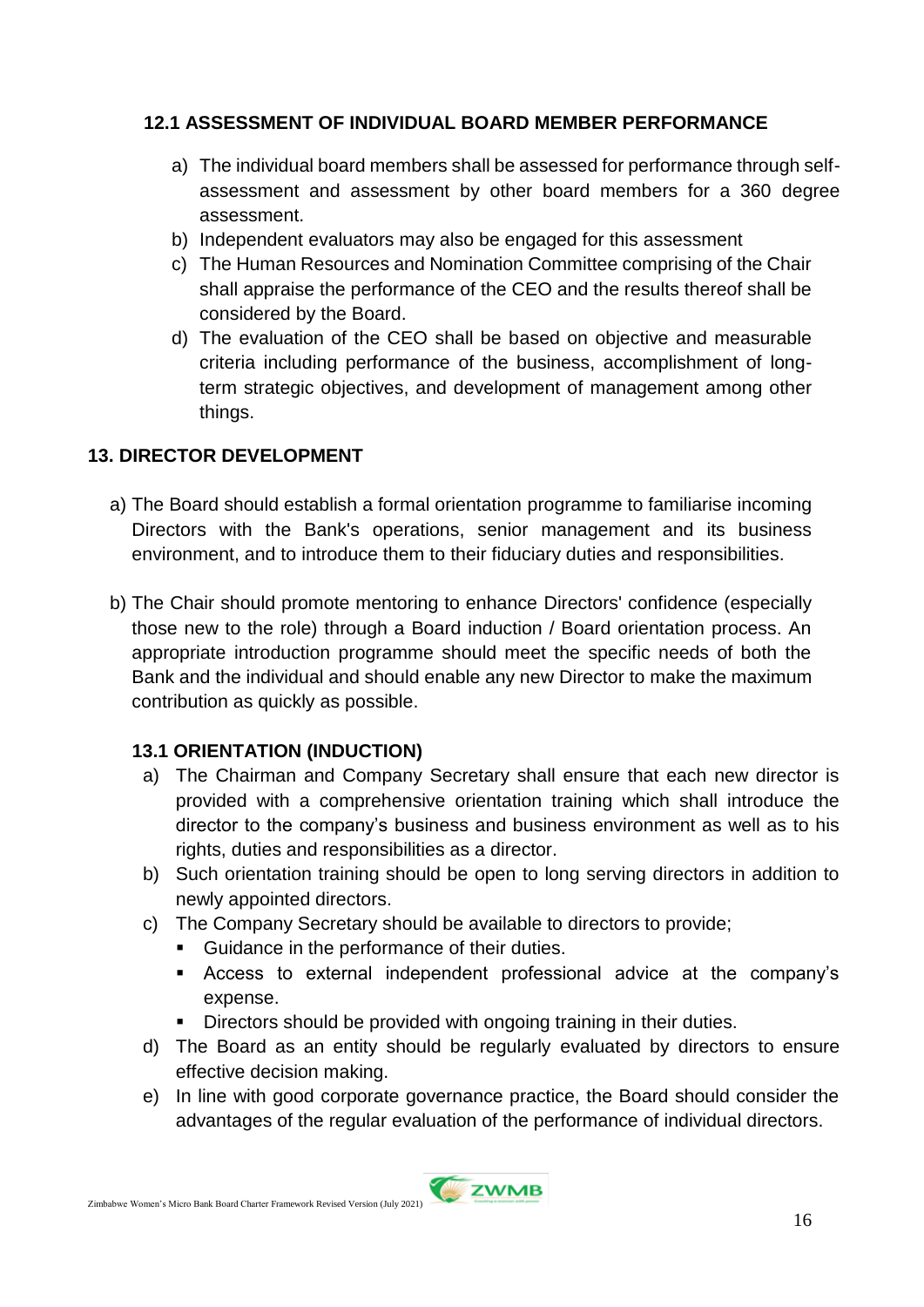## **14. ACCESS TO INFORMATION, INDEPENDENT ADVICE AND CONTINUING DEVELOPMENT**

- a) Management shall provide the Board and its Committees with information in a form, timeframe and quality that enables the Board to effectively discharge its responsibilities and duties.
- b) Directors shall be entitled to request and receive such additional information as they consider necessary to support informed decision-making.
- c) Any Director may take such independent legal, financial or other advice as they consider necessary, at ZWMB's cost. Any Director seeking independent advice must first discuss the request with the Chair who will facilitate obtaining such advice and, where appropriate, disseminate the advice to all Directors.
- d) The Directors are expected to understand the ZWMB structure, its operations and key developments affecting the organization and may receive periodic presentations to assist in achieving such an understanding.

## **15 TRANSACTION OF BUSINESS OF AN URGENT NATURE**

If it is not practicable to hold a meeting of the Board for the transaction of business of an urgent nature, the Chair, shall call for a Board Executive Committee meeting or if the urgency does not permit calling of such meeting, the Chair after consulting such of the other non-executive Directors as are available in the circumstances, may deal with the business and, as soon as practicable thereafter, or at the next Board meeting shall give to the Board, full particulars of the nature and extent of the urgency of the business, the circumstances in which the urgency arose, and the action taken in the matter for approval/ratification and recording/minuting.

#### **16 BOARD COMMITTEES**

16.1 In accordance with the PECOGO Act, and for the better exercise of its functions, the Board shall establish Committees vested with such powers (not exceeding its own) as the Board may determine, from time to time.

16.2 The following are the standing committees of ZWMB;

- i. The Audit Committee
- ii. Risk Committee
- iii. The Human Resources & Nominations Committee;
- iv. The Credit Granting Committee
- v. Loans Review Committee
- vi. Board Executive Committee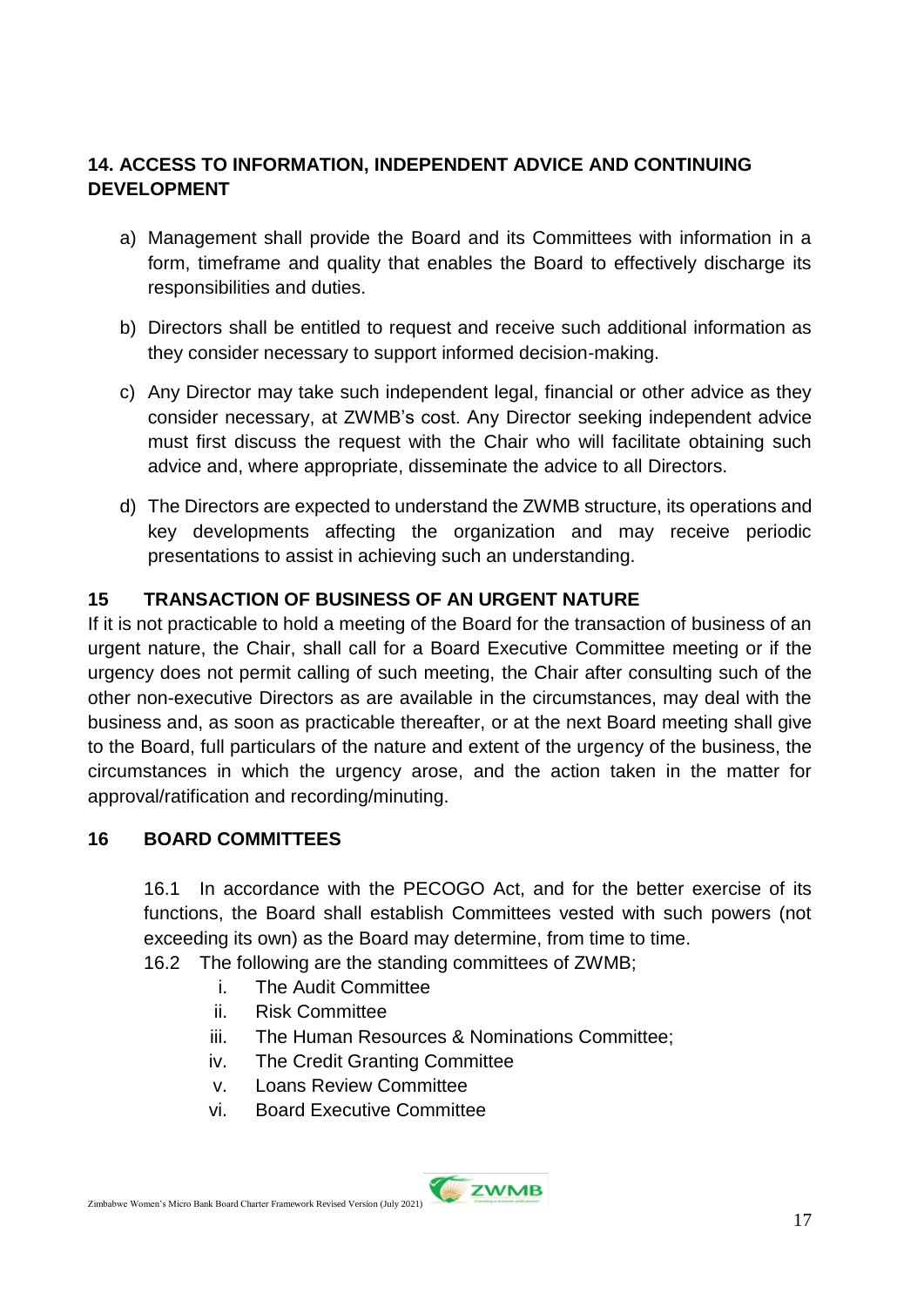- **16.3** The Board of Directors may form ad-hoc committees from time to time to deal with special tasks.
- **16.4** The Board should delegate certain functions to well-structured committees without abdicating its own responsibility.
- **16.5** Board committees with formally established terms of reference, criteria for appointment, life span, role and function constitute an important element of the governance process and should be established with clearly agreed reporting procedures and a written scope of authority.
- **16.6** Committees should be appropriately constituted, taking into account any relevant legislation and the objectives of the Bank. The composition of Board committees should be disclosed in the integrated report.
- **16.7** All committees of the Board should be chaired by a non-executive Director.
- **16.8** The Committee structure, membership and mandates must be reviewed regularly.
- **16.9** Board committees should only comprise members of the Board. External parties, such as paid advisers, may be present at committee meetings by invitation but may not vote.

## **17 COMMITTEE COMPOSITION GUIDELINES**

- a) Board Committees must be constituted having regard to the skills, expertise and experience of the Director relevant to the respective Committees' mandates.
- b) The Board Chair should not be a member of the Audit Committee but maybe a member of the Human Resources & Nominations committee and may also be its Chair.
- c) Where appropriate or necessary, independent external professionals with relevant skills and expertise may be co-opted as Advisors to the Committees to assist or bolster the Committees where there is a shortage of such skills or expertise. Such co-opted professionals shall have the status of invitees to the Committee, shall not form part of the quorum for meetings and shall have no voting rights
- d) The CEO should not be a member of the Audit or the Credit and Loans Committee but may attend by invitation.
- e) All committees should have at least three non-executive directors
- f) The quorum for all committees shall be two non-executive Directors
- g) The CEO or members of staff do not vote on any matters presented to the committees
- h) The Audit Committee should be chaired by a qualified and practicing chartered accountant
- i) The Board Secretary, his or her nominee shall be the secretary for the committees

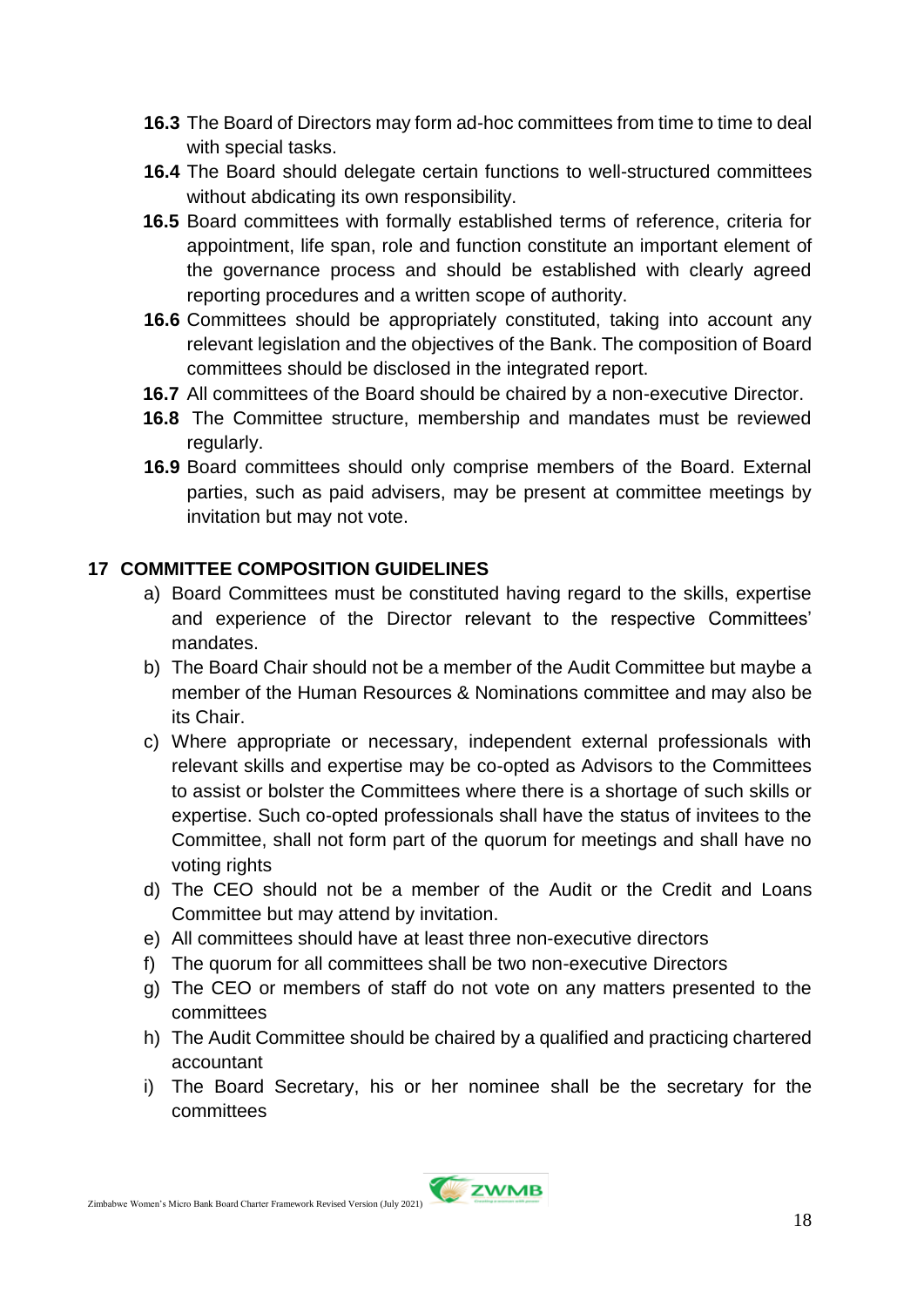#### **18 MEETINGS AND MATERIALS**

- a) The Board shall meet at least four times a year, provided that the Chair subject to Corporate Governance Unit guidelines can convene a Special Board Meeting to transact any special business of the Bank.
- b) The agendas are specific to the tasks and duties of each committee as set apart from the TOR of the main Board of Directors.
- c) The Quorum at Board meetings shall be two thirds  $(2/3^{rds})$  of the Board membership at any point in time present throughout the meeting and voting on the matter for decision
- d) Minutes will be recorded for all meetings and circulated within seven (7) working days
- e) At meetings of the Board the Chair shall have a deliberative vote and, in addition, in the event of an equality of votes, a casting vote.
- f) If the Chair of the Board is absent from a meeting, the Vice Chair shall preside over the meeting in the event that both of them are absent, Directors present shall elect one of the non-executive Directors to act as Chair who will preside over the meeting and have all the powers to discharge all the duties of the Chair except that in the event of an equality of votes he/she shall not have a casting vote.
- g) The decision of the majority of the Directors present at a meeting of the Board shall constitute the decision of the Board.
- h) Directors are expected to participate fully, frankly and constructively in discussions and other activities and to bring the benefit of their particular knowledge, skills and abilities to bear in discharging their duties as Directors.
- i) Directors who are unable to attend shall advise the Chair at an early date and confirm in writing to the Board Secretary;
- j) Every Director must attend at least 75% of the Board of Directors and 75% of committee meetings where he or she is a member.
- k) A meeting of the Board or it's Committees may be virtual by means of electronic, telephonic conference or other audio or visual communication equipment. The persons attending a meeting in this way shall be considered present at the meeting.
- l) In the event that a director is not able to attend a meeting physically due to the fact that they have travelled or for any valid reason the Chair may at his or her discretion authorise the use of audio or video conferencing facilities for the participation of the Director;
- m) The Chair may for good reason request executive Directors to leave the Boardroom for any part of the Board meeting. This is especially so during deliberations relating to executive performance or remuneration;
- n) The Chair may excuse from the meeting or from any item on the agenda any of the attendees at a meeting who may have or may be considered by the Board to have a conflict of interest;

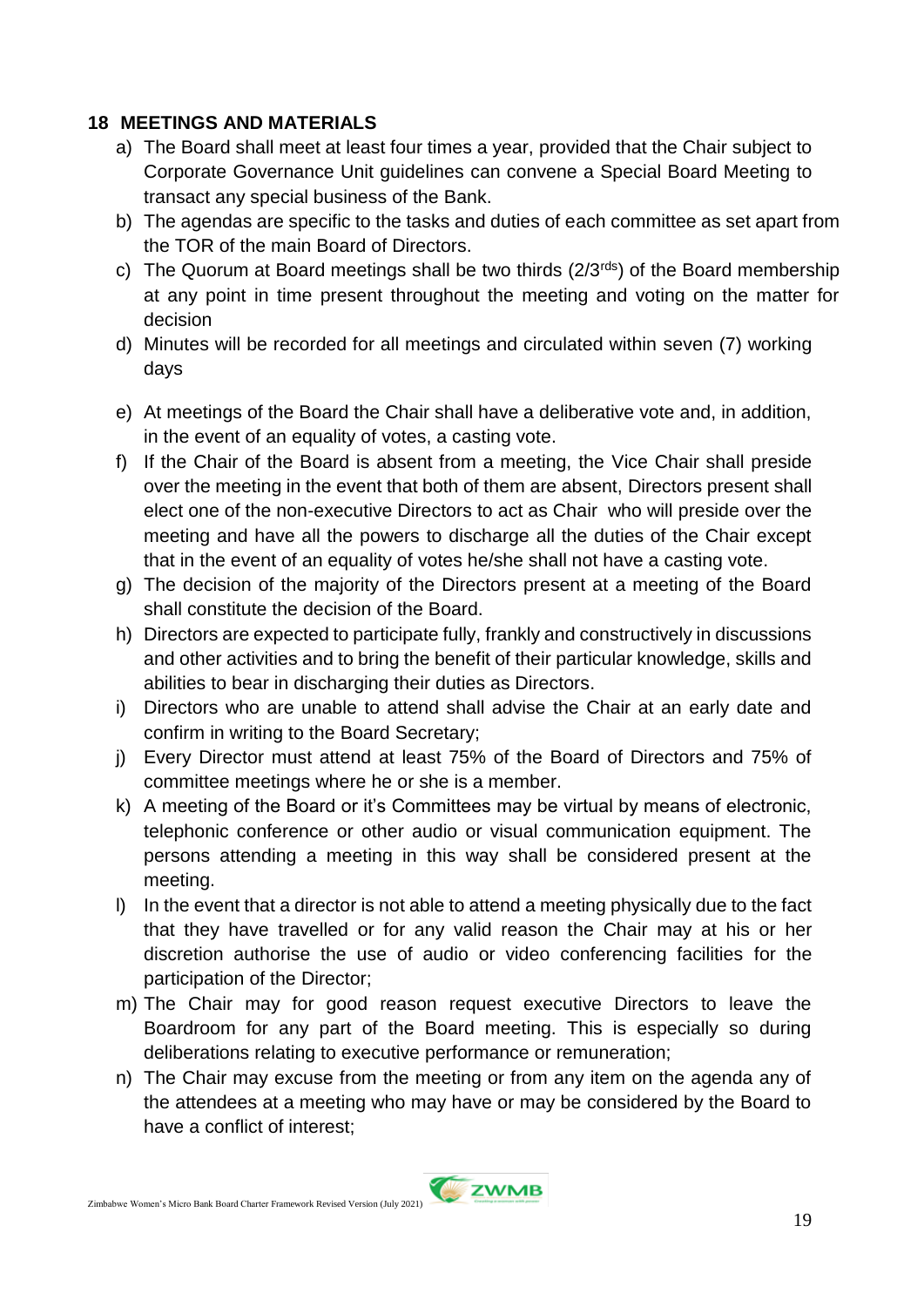#### **18.2 SETTING AGENDA, ADVANCED DISTRIBUTION OF BOARD MATERIALS**

- a) The notice of each BOD meeting, confirming the venue, time and date and enclosing an agenda of items to be discussed, shall be forwarded to each member of the Board not fewer than 5 working days prior to the date of the meeting.
- b) The advance distribution of the board materials shall be circulated not fewer than 5 working days prior to the date of the meeting.
- c) Where the Board has constituted different Committees, non-board members may be invited for their specific expertise. This will be restricted for purposes of identified and agreed areas of expert contribution.
- d) Minutes of the meetings of the Board of Directors and resolutions of Directors must be prepared by the Secretary within 7 days as required, approved by the Chair, and circulated to all members of the Board of Directors.

#### **19 ANNUAL GENERAL MEETING**

- a) Subject to Section 33 of the PECOGO Act Cap 10:31, the Board shall convene an Annual General Meeting (" AGM") of stakeholders at such a time and place as shall be determined by the Directors.
- b) A meeting of the shareholders may be virtual by means of electronic, telephonic conference or other audio or visual communication equipment. The persons attending a meeting in this way shall be considered present at the meeting.
- c) The right to vote shall be reserved for identified key stakeholders or their representatives only.
- d) The Secretary to the Board of Directors shall give at least 21 days- notice in writing.
- e) Any member who wishes to raise any matter or move any motion at the AGM shall give notice to the Secretary in writing, of such matter or motion not less than thirty days before the AGM.
- f) The Chair of the Board of Directors who shall present his/her report shall chair the Annual General Meeting (AGM).
- g) The CEO/CFO shall present the financial report.
- h) Ordinary business of the AGM shall be:
	- i. To receive minutes of the previous AGM;
	- ii. To receive the Annual Report of the business of the Bank:
	- iii. To receive the Annual Audited Financial Statements of the Bank;
	- iv. To receive motions to be considered;
	- v. To open discussion of any matter concerning the operations of the Bank;
	- vi. To appoint Auditors and to approve their fees.

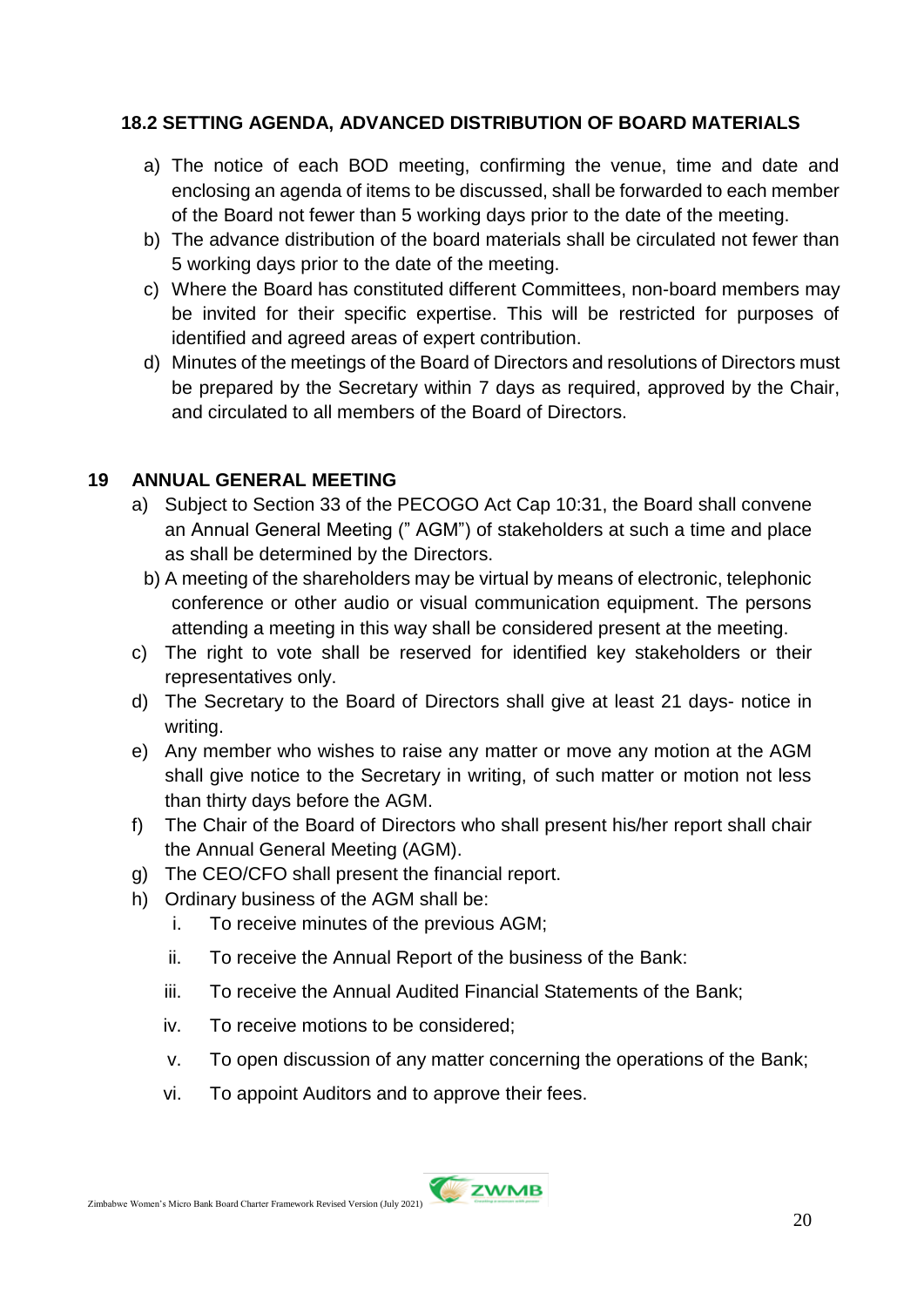#### **20 WRITTEN RESOLUTIONS / MINUTES OF THE BOARD OF DIRECTORS**

- a) The Board shall ensure that all proceedings are accurately captured and recorded.
- b) All resolutions signed by enough Directors to form a quorum, shall be valid and effectual;
- c) All minutes shall be circulated before the Board meeting and shall be confirmed at the first succeeding meeting of the Board.

#### **21 CONFLICT OF INTERESTS**

- a) The duty of loyalty forbids Directors and officers from participating in a competing enterprise unless a majority of the disinterested Directors approve.
- b) Directors and officers who have an interest in a transaction to which ZWMB is an actual potential party are required to disclose their interest to the Board.
- c) The CEO and every Director shall upon appointment and thereafter annually disclose to the Board in full, any direct or indirect interests with the Bank
- d) A Director shall not take part in the consideration or discussion of, or vote on any question before the Board which relates to any matter in which he or she or his associate has an interest.
- e) The board member shall disclose any and all conflicts to the entity's board.
- f) The board of every public entity shall request all senior staff members of the entity to sign, as soon as possible after their first appointment, a document stating that they are aware of and will abide by their obligations under this section.
- g) Subject to S34 of PECOGO Act Cap 10:31 (Conflict of interest), the chief executive officer of every public entity shall request all members of the entity's board to sign, as soon as possible after their first appointment to the board, a document stating that they are aware of and will abide by their obligations under this section.
- h) Board members who have been requested to sign the document referred to in section (g) above shall not take part in any business of the board or receive any remuneration or allowance in respect of his or her membership of the board until they have signed the document

#### **22 DIRECTOR REMUNERATION**

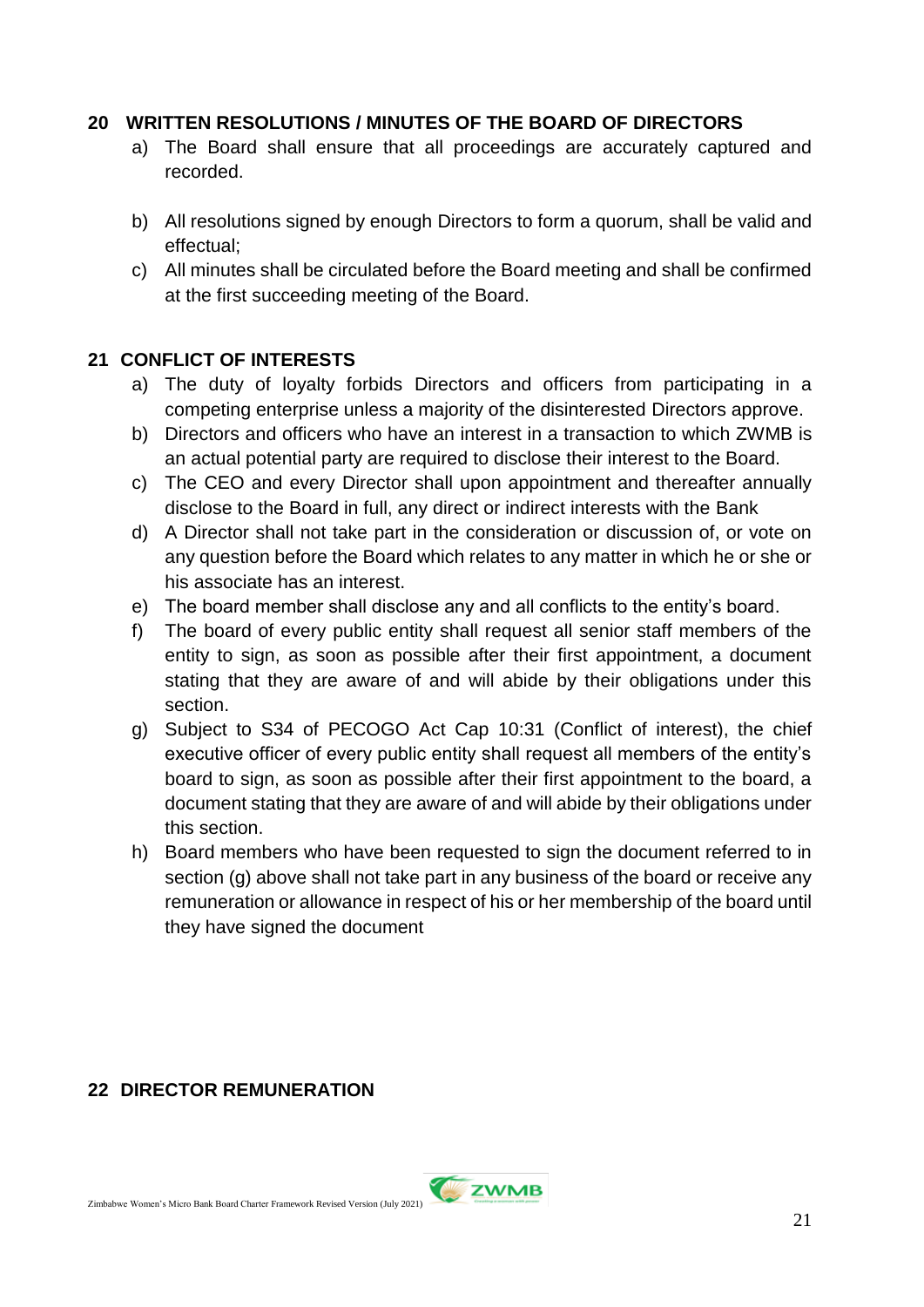- a) Subject to Section 12 and 14 of the PECOGO Act, the Directors shall be paid a quarterly retainer and sitting allowances for both Board and committee meetings; the exact quantum of the fees will be determined by guidelines provided by the Minister responsible for administering PECOGO Act.
- b) The process of determining remuneration for the Directors shall be transparent, disclosed and approved by the members at the AGM in line with the principles of affordability, sustainability and reasonableness taking into account the nonprofit nature of the Bank.
- c) The Board's remuneration shall be reviewed periodically.

## **22.1 Expense reimbursement**

- a) Board members should not incur expenses without prior notification and approval of the full Board
- b) Pre-approved expenses incurred by the Board members will be reimbursed on submission of receipts of trip travel and overnight stay(s) for specific approved purposes.

## **23 COMMUNICATIONS WITHIN THE BOARD**

- c) Communication within the Board on substantive matters should be with all Directors, not selected members, and not with the chair alone.
- d) Executive Directors and non-executive Directors must refrain from forwarding or blind copying any e-mail communication either within the organization or from the organization to persons outside.
- e) Matters brought before the Board must not be discussed with ZWMB staff or persons outside the organisation.
- f) Stakeholders and other interested parties desiring to communicate with the Board should direct their enquiries and communication to the Chair, ZWMB Board of Directors, c/o Board Secretary.

## **24 RESERVATION OF POWERS**

- a) The Board has unfettered powers to direct and control the business of the Bank, and must delegate the day-to-day management to the CEO and not to other staff members.
- b) At all times, the Board must retain full and effective control over the direction and performance of ZWMB.
- c) The Board reserves the right to periodically review and amend the approval and authorisation limits of the CEO and Board Committees.
- d) The Board must delegate in a clear and transparent manner, such powers as are necessary for Management to run the business of ZWMB, while retaining sufficient powers to itself to control the management and strategic direction of ZWMB.
- e) In instances of crisis in the organisation, the Board may revoke any powers granted to Management to stabilise the Bank. The following matters, with

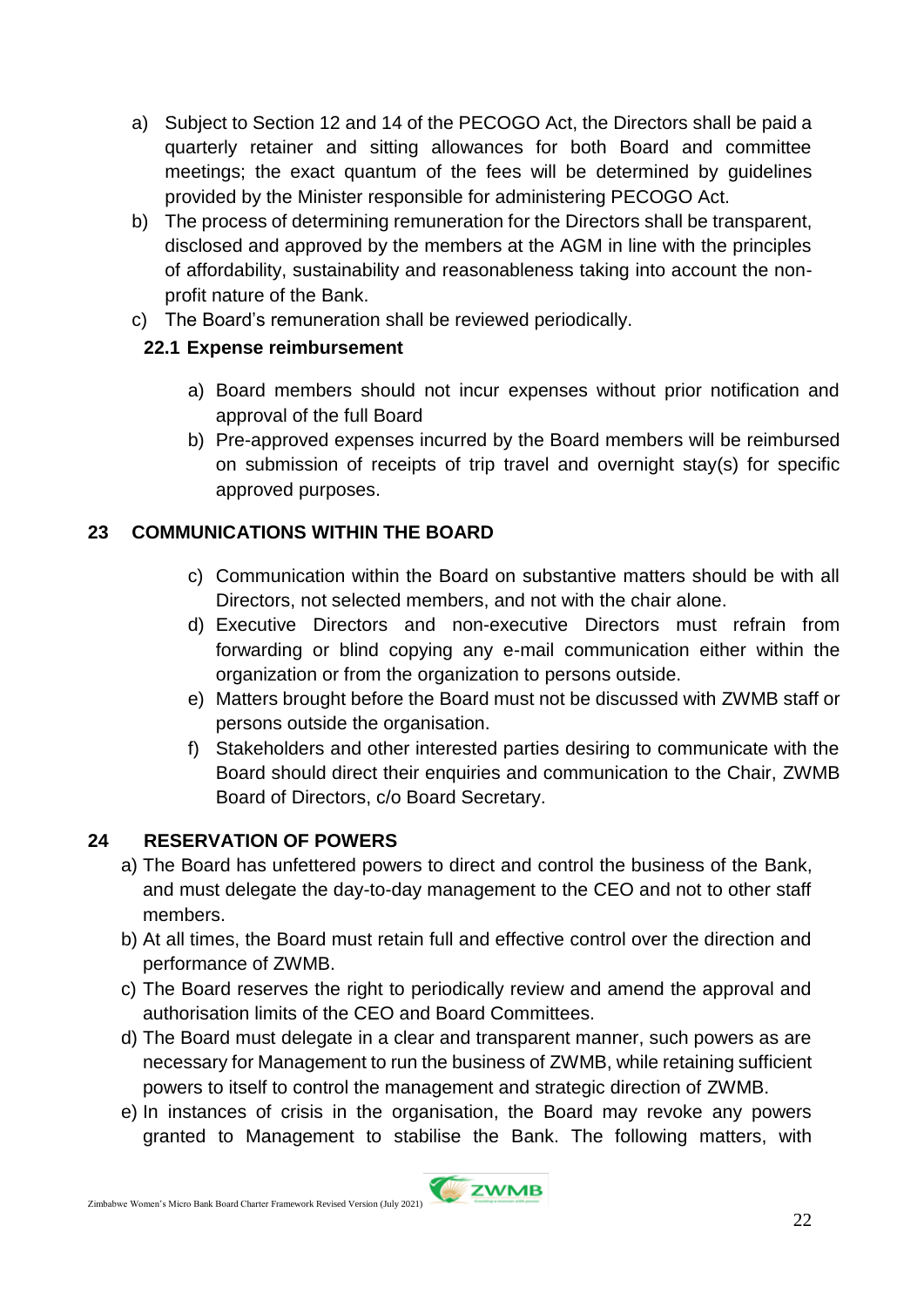recommendations from Committees, as may be appropriate, shall be reserved for decision by the Board:

- i. Any restructuring of ZWMB;
- ii. Changes in the authorisation limits of the CEO, Board;
- iii. The approval of the Strategy, Corporate Plans and annual budgets;
- iv. Any subsequent material changes in strategic direction or material deviations in Strategy or Corporate Plans;
- v. Approval of Annual Financial Statements and Quarterly Reports.

## **24.1 STATUTORY AND ADMINISTRATIVE**

- a) Appointment, removal or replacement of the external auditors of ZWMB;
- b) Frequency of meetings of the Board;
- c) Approval of all organisational policies.
- d) The prosecution, defence or settlement of legal or arbitration proceedings which are of a material nature and except in the ordinary course of business;
- e) Appointment of Executives or persons to strategic positions within the Bank;
- f) The appointment, removal or replacement of the Board Secretary;
- g) The formulation and amendment of the Code of Ethics;
- h) Recommending to the Institutional Investors to approve any ordinary or special resolutions in respect of ZWMB;
- i) Recommending that the Institutional Investors take a course of action proposed by the Board.

#### **25. COMMUNICATIONS POLICY**

- g) The Board should, in conjunction with management, set up a clearly defined communications policy.
- h) All matters which could have a material effect on the finances of the company or the interests of the members and stakeholders should be timeously communicated.
- i) Communication matters delegated to the chief executive officer shall be released timeously and at an agreed senior level.
- j) Transparency should be evident in all communications.
- k) Managers should be prohibited from making press statements, unless specifically authorized by the Board, or to the extent delegated, the chief executive.
- l) The disaster recovery plan should include a procedure for communication of information about the disaster. The procedure shall define the senior management and directors who may make public statements on behalf of the company.